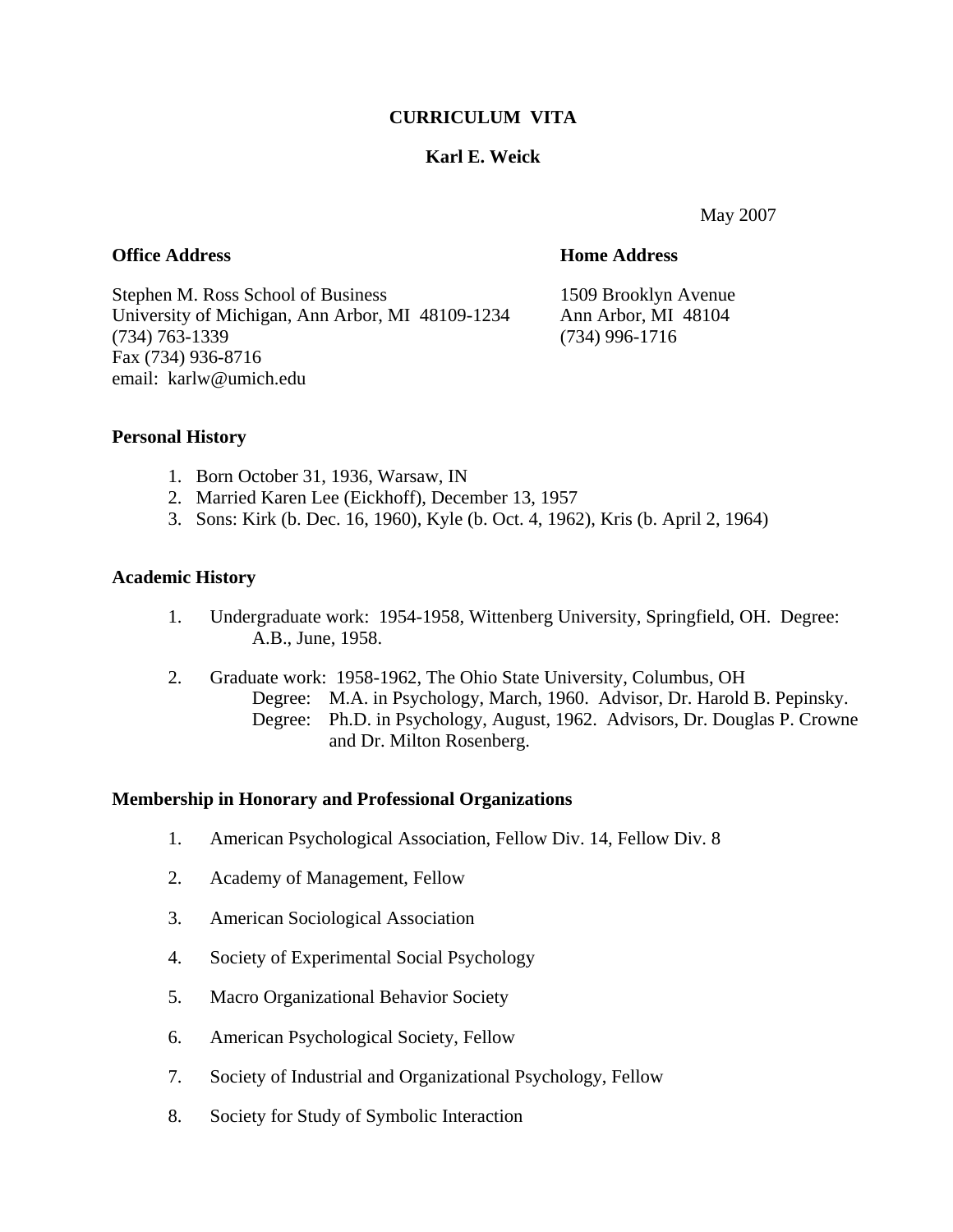### **Work History**

- 1. Rensis Likert Distinguished University Professor of Organizational Behavior and Psychology, The University of Michigan, January 1, 2002 to present.
- 2. Rensis Likert Collegiate Professor of Organizational Behavior and Professor of Psychology, The University of Michigan, January 1, 1988 to December 30, 2001.
- 3. Harkins and Co. Centennial Chair in Business Administration, University of Texas, July 1984 - January 1988.
- 4. Thomas F. Gleed Professor of Business and Finance, Seattle University, September 1983 - July 1984.
- 5. Nicholas H. Noyes Professor of Organizational Behavior and Professor of Psychology, Cornell University, Ithaca, NY, July 1977 - June 30, 1984.
- 6. Professor of Psychology and Organizational Behavior, Cornell University, Ithaca, NY, July 1972 - June 1977.
- 7. Visiting Professor, Organizational Theory Program, Stanford University, Palo Alto, CA, July-August, 1974.
- 8. Professor of Psychology, University of Minnesota, Minneapolis, MN, June 1968 June 1972.
- 9. Associate Professor, University of Minnesota, Minneapolis, MN, September 1965 June 1968.
- 10. Director, Laboratory for Research in Social Relations, University of Minnesota, Minneapolis, MN, June 1968 - June 1972.
- 11. Visiting Professor of Psychology, Institute for Social Psychology, State University of Utrecht, Utrecht, THE NETHERLANDS, June 1969 - June 1970.
- 12. Co-director (with V. H. Vroom) of Ford Foundation Workshop on Organizational Behavior, Carnegie Institute of Technology, August 1-31, 1965.
- 13. Visiting Professor of Psychology (part-time), Wabash College, Crawfordsville, IN, September 1963 - February 1964.
- 14. Assistant Professor of Psychology, Purdue University, Lafayette, IN, September 1962 - August 1965.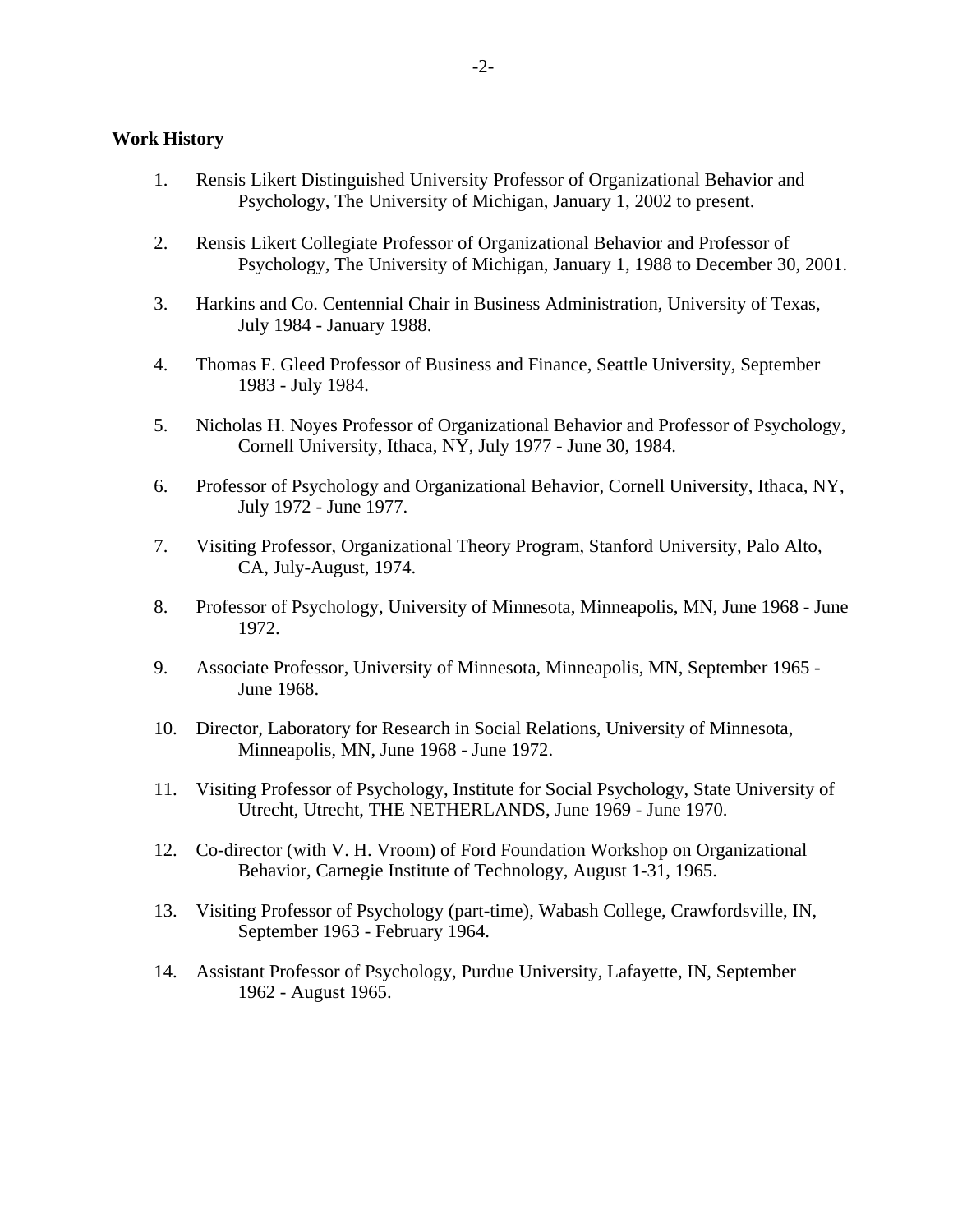### **Academic Honors**

- 1. Charles E. Platt Award in Psychology, Wittenberg University, 1957-1958.
- 2. Winner of the Best Dissertation of the Year Award in Creative Talent Awards Program sponsored by the American Institute for Research 1961-1962.
- 3. Co-winner of American College of Hospital Administration 1972 Book of the Year Award (with J. Campbell, M. Dunnette, and E. Lawler).
- 4. Distinguished Career Award. Organization and Management Theory Division, Academy of Management, August 16, 1986.
- 5. Best Article of Year. Academy of Management Review. Presented at Academy of Management, San Francisco, CA, 1990.
- 6. Irwin Award for Distinguished Scholarly Contributions. Presented at Academy of Management, San Francisco, CA, 1990.
- 7. Elected to Michigan Society of Fellows, September 1990.
- 8. Senior Faculty Research Award. University of Michigan Business School, May 12, 1992.
- 9. Katz-Newcomb Lecture, Dept. of Psychology, The University of Michigan, April 23, 1993.
- 10. IBM Distinguished Research Lecture, Pennsylvania State University, April 20, 1995.
- 11. Mitstifer Lecture, University Council for Educational Administration, Salt Lake City, UT, October 28, 1995.
- 12. Distinguished Lecture, Division of Technology and Innovation Management, Academy of Management, August 1999.
- 13. Elected Fellow to British Academy of Management, February 1999.
- 14. Society of Learning Scholar of the Year, 1999-2000.
- 15. Award for Timeless Learning, Academy of Management in Conjunction with *Management Learning*, Toronto, ONT, Canada, August 5, 2000.
- 16. Appointed Robert W. Woodruff Visiting Scholar, Emory University, 2001-2006.
- 17. Management and Organization Scholar of the Year, August 12, 2002.
- 18. Best book of year award, HR.Com, for Weick and Sutcliffe, *Managing the Unexpected*, (2002).
- 19. One of three finalists for Accenture Article of the Year award, *California Management Review*, 2003.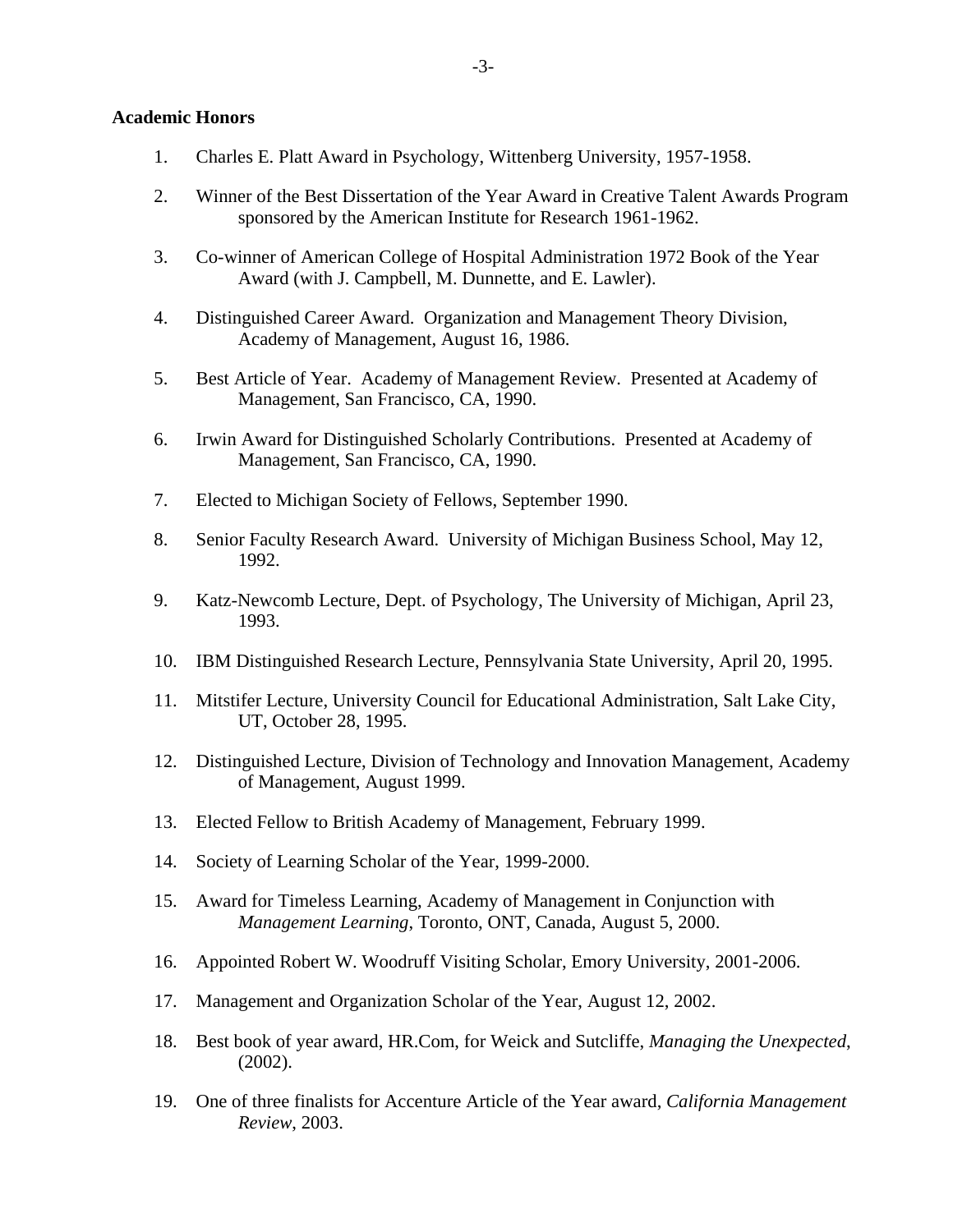- 20. First recipient, "MOC Scholar" award from Division of Management and Organization Cognition, Academy of Management, August 2002.
- 21. Honorary Degree, Doctor of Economics, The University of St. Gallen, on June 12, 2004.
- 22. Harry and Miriam Levinson Award from the American Psychological Foundation for "an APA [American Psychological Assn.] member who has demonstrated exceptional ability to integrate a wide variety of psychological theory and concepts, and to convert that integration into applications by which leaders and managers may create more effective, healthy, and humane organizations", May 17, 2004.
- 23. Appointed Wittenberg Fellow by Board of Directors, Wittenberg University. March 2005.

## **Professional Activities**

- 1. Guest Editor, Special Issue Devoted to Organizational Experiments, *Administrative Science Quarterly*, 1969, 14(2).
- 2. NSF Visiting Scientist, Claremont Graduate School, Claremont, CA, March 1969.
- 3. Member of Social Science Research Review Committee, National Institute of Mental Health, 1969-1972.
- 4. Member of Scientific Affairs Committee, Division 14, American Psychological Association, 1969-1970.
- 5. Faculty member, American Accounting Association Doctoral Consortium, Salt Lake City, UT, 1972.
- 6. Chairman, Dissertation Award Committee, Society of Experimental Social Psychology, 1973.
- 7. Member of Project Consulting Committee, American Accounting Association, 1973.
- 8. Faculty member, American Accounting Association Faculty Course in Behavior Science, Virginia Polytechnic Institute, 1973.
- 9. Faculty member, American Accounting Association Faculty Course in Behavior Science, Louisiana State University, 1974.
- 10. Member of American Psychological Association Advisory Committee on Museum Exhibits, 1973-1976.
- 11. Member of Advisory Board, Economic Behavior Program, The University of Michigan, 1974-1978.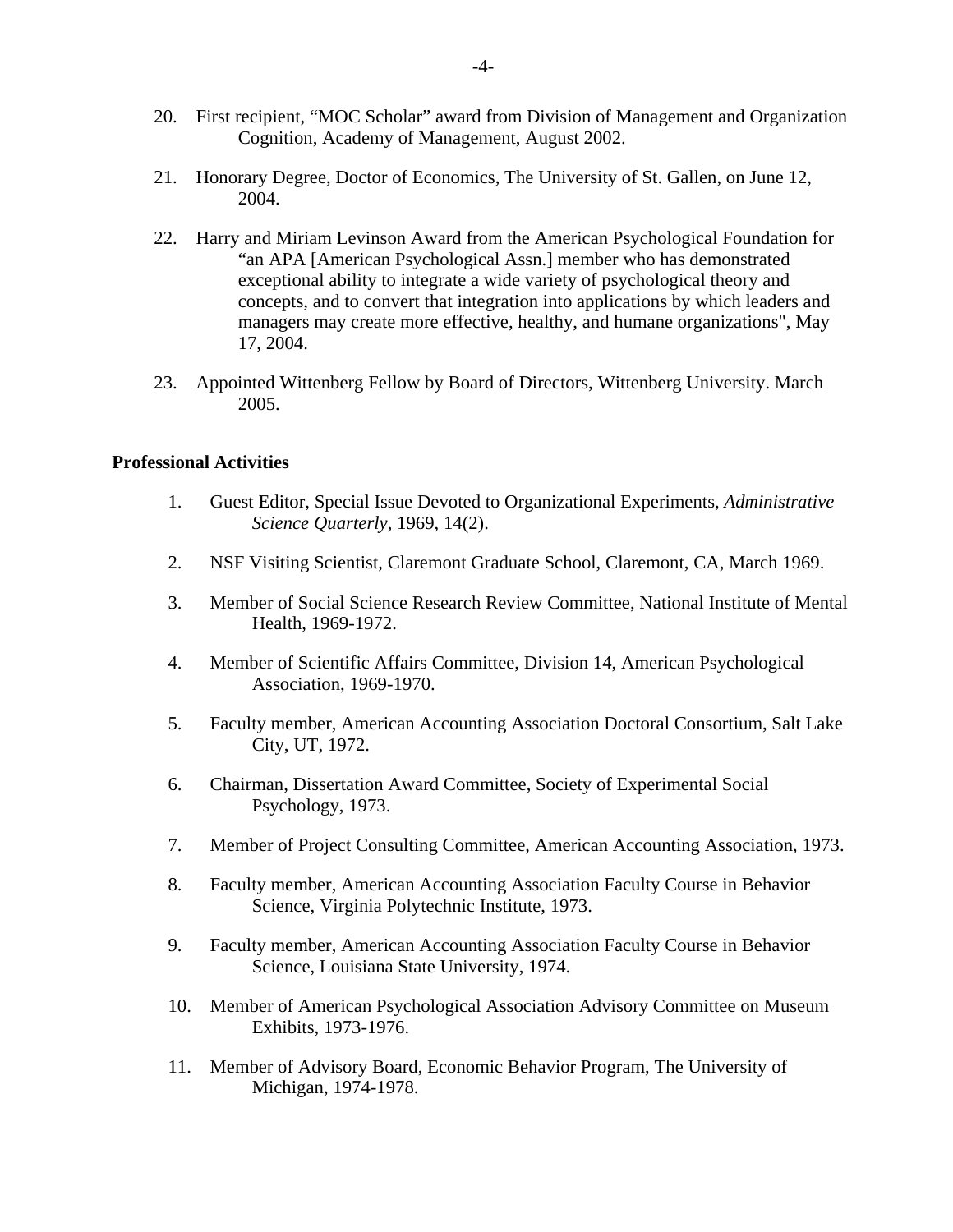- 12. Chairman of National Institute of Education Research Planning Task Force on Organizations as Loosely Coupled Systems, 1975.
- 13. Member of National Science Foundation Review Panel for Social Psychology Program, 1974-1976.
- 14. Invited participant, 20th Annual National Security Seminar, Army War College, June 4-7, 1974.
- 15. Member of Executive Committee, Society of Experimental Social Psychology, 1974- 1977.
- 16. Member of Grants-in-aid Review Committee, Society for the Psychological Study of Social Issues, 1973-1974.
- 17. Member of National Science Foundation, Subcommittee on Applied Social and Behavior Sciences, Division of Applied Research, 1978-1980.
- 18. Visiting Scholar, Cleveland State University, April 13-17, 1981.
- 19. Board of Directors, Organizational Behavior Teaching Society, 1979-1981.
- 20. National Fellow, University of Chicago, Educational Finance and Productivity Center.
- 21. Member of Division 14 (APA) Planning Committee on Innovations in Methodology, 1978-1981.
- 22. Chairman, Organizational Research Study Group, Program on School Capacity for Problem Solving, National Institute of Education, 1977-1979.
- 23. Member, Committee on Program Evaluation in Education, National Research Council of National Academy of Science, 1980.
- 24. Board of Directors, Eastern Academy of Management, 1981-1983.
- 25. Editorial Board, *Applied Social Psychology Annual*, Len Bickman (Ed.). A SPSSI Publication.
- 26. Editorial Board, *Small Group Behavior*, 1979-1981.
- 27. Editorial Board, *Administrative Science Quarterly*, 1970-1977.
- 28. Associate Editor, *Organizational Behavior and Human Performance*, 1971-1977.
- 29. Editorial Board, *International Journal of Small Group Research*, 1984-present.
- 30. Editorial Board, *Exchange*, 1984-1986.
- 31. Editorial Board, *Accounting, Organizations, and Society*, 1983-1994.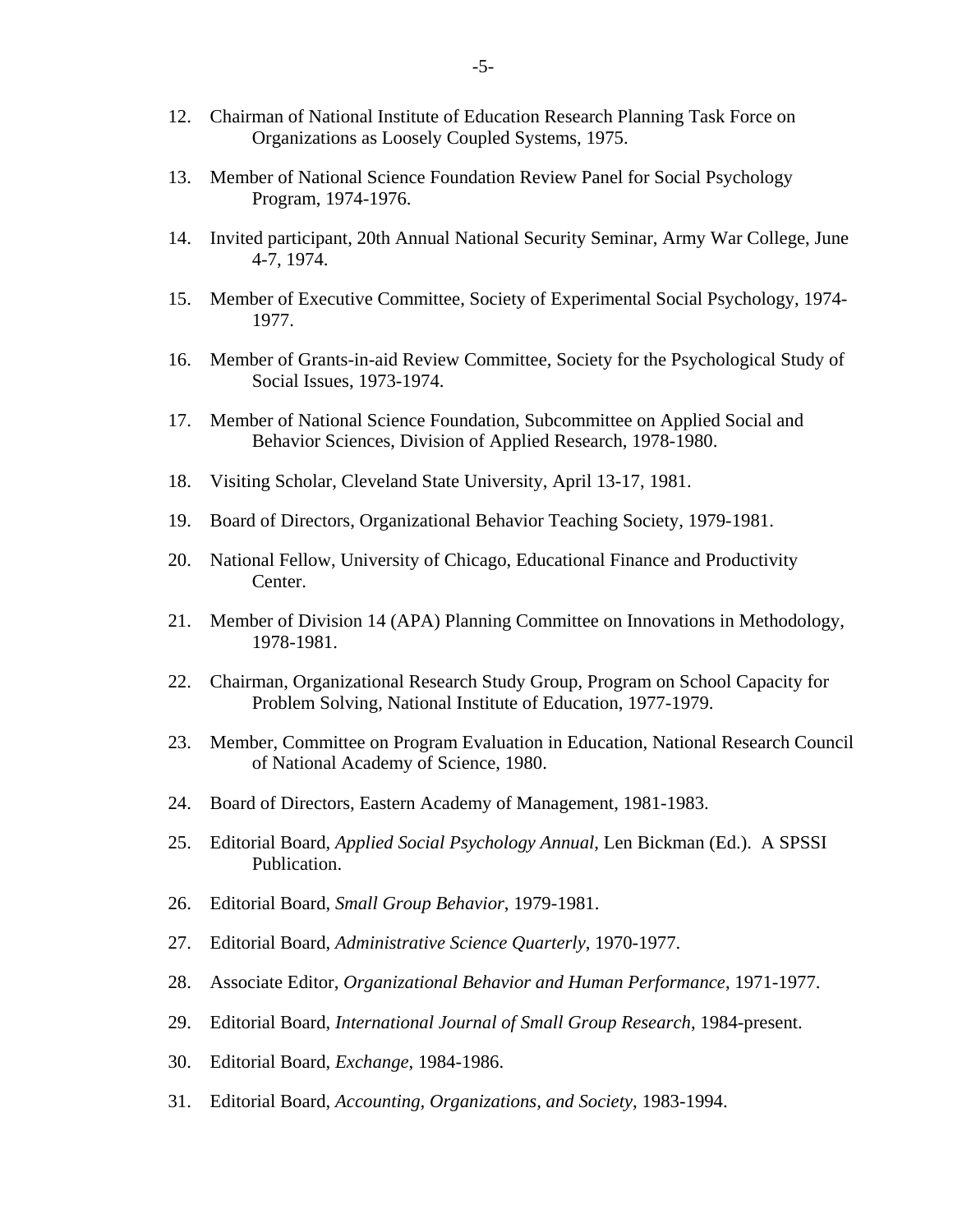- 32. Editorial Board, *Journal for the Theory of Social Behavior*, 1977-present.
- 33. Appointed to Advisory Board, *Science 85*, Science of Business Department.
- 34. Advisory Editor, *Contemporary Psychology*, 1973-1992.
- 35. Editor, *Administrative Science Quarterly*, 1977-1985.
- 36. Editorial Board, *Communication Research*, April 1986-present.
- 37. Board of Advisors, Industrial Crisis Institute, New York University, October 1986 present.
- 38. International Council of Advisors, Institute for the Humanities at Salado, TX, elected April 1987.
- 39. Member, Award Review Panel for the Fritz Roethlisberger Memorial Award: Organizational Behavior Teaching Society.
- 40. Editorial Advisory Board, *Organization Science*, November 1987-1995.
- 41. Editorial Board, *Industrial Crisis Quarterly*, November 1987-present.
- 42. Editorial Board, *Academy of Management Review*, January 1988-1994.
- 43. Scientific Advisory Board, MIT Center for Coordination Science.
- 44. Member, Academy of Management Committee to Award Irwin Prize for Distinguished Lifetime Contributions to Scholarship of Management, 1991 present.
- 45. Member, Academy of Management Committee to nominate Best Book of Year, 1991 present.
- 46. Member, All Academy of Management Committee on Teaching.
- 47. Marketing Institute Research Board.
- 48. Editorial Board, *Organization and Environment*.
- 49. Committee on Human Performance, Organizational Systems, and Maritime Safety, Marine Board, National Research Council (Appointed 1995 to 3 year term).
- 51. Editorial Board, *Advances in Qualitative Organizational Research* (J. Wagner III, ed.), 1996-present.
- 52. Topic Editor on Human Factors, *Wildfire* (J. Greenlee, ed.).
- 53. Co-editor, Special Issue of *Organization Science* on "Improvisation in Organizations."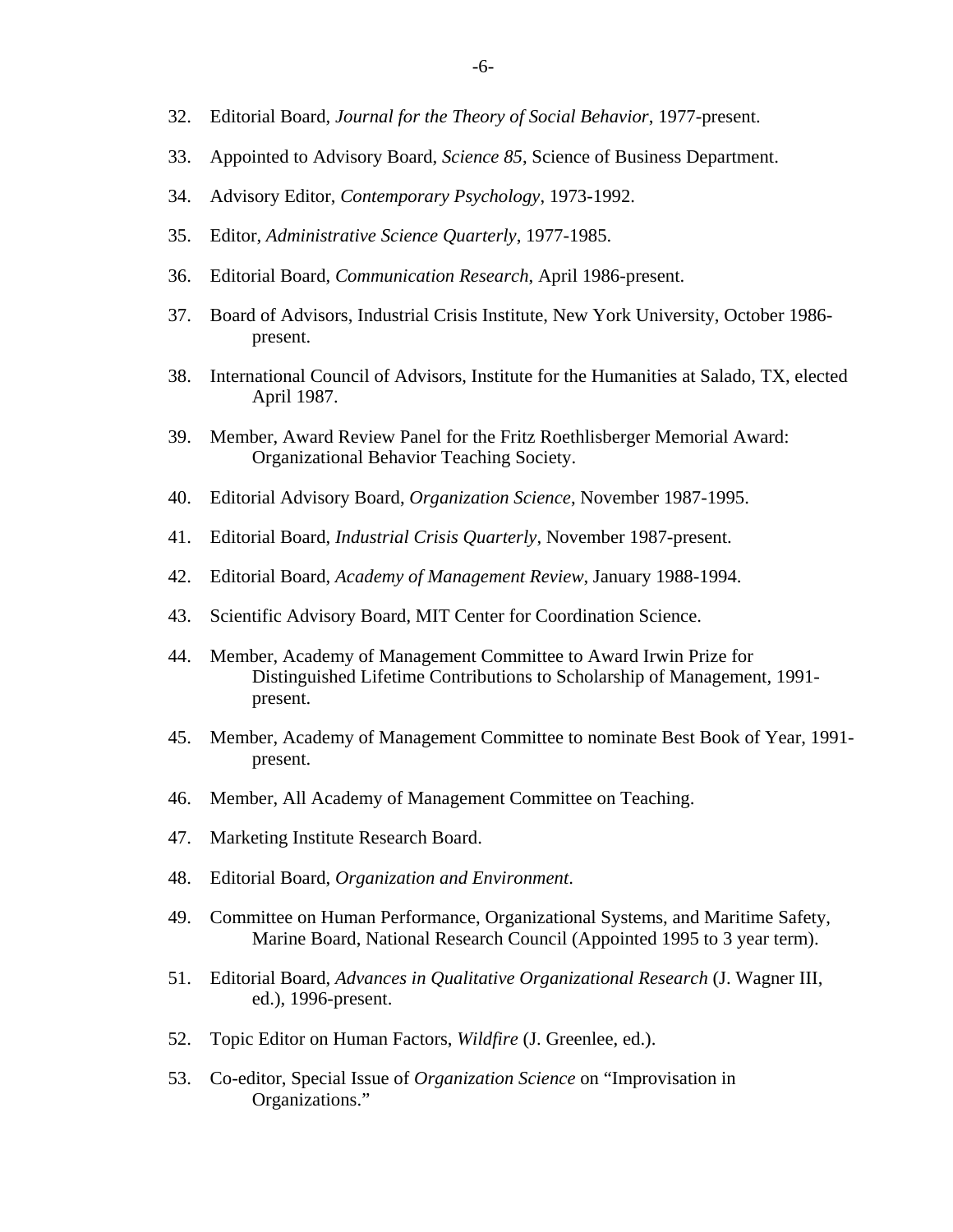- 54. Appointed to International Advisory Board, PDI Global Research Consortia, December 1996.
- 55. Appointed to International Advisory Board of Network on Organizational Discourse, University of London, February 1997.
- 56. Founding Board, Institute for Research on Risk Mitigation, Berkeley.
- 57. Editorial Board, Human Communication Research.
- 58. Editorial Board, *Journal of Contingencies and Crisis Management*.
- 59. Expert Advisory Panel for Patient Safety System Design, Department of Veterans Affairs, 1997-1999.
- 60. International Advisory Board of Network on Organizational Discourse, University of London, February 1997-present.
- 59. Appointed to McGill-McConnell Academic Advisory Board: Programs for the Voluntary Sector, August 1998.
- 60. International Editorial Board, Management Learning.
- 61. Appointed to Patient Safety Committee, Office of Clinical Affairs, University of Michigan Health Center, March 2000.
- 62. Appointed to Expert Panel, Planning and Managing Wildland Fire, National Academy of Public Administration, 2000-2001.

# **Publications**

### **A. Books**

- 1. *Productivity in organizations: a metatheory of work and its assessment*. Columbus, OH: Ohio State Research Foundation, 1965. Offset (with H. B. Pepinsky, J. Riner, and M. Moll).
- 2. *The social psychology of organizing*. Reading, MA.: Addison-Wesley, 1969. Translated into Portuguese and published by Edgard Blucher, 1973. Translated into Japanese and published by Seishin Shobo Ltd., Tokyo, 1980. Translated into Spanish and published by Fondo Educativo Interamericano, 1980. Chapter 5 reprinted in *Colleagues in organization* byRalph L. Blankenship, New York, NY: Wiley, 1977. Chapter 2 reprinted in *Organizational theory: a macro perspective for management* by J. H. Jackman and C. P. Morgan, Englewood Cliffs, NJ: Prentice-Hall, 1978, 66- 72. What organizing looks like reprinted in *Organizations: structure and behavior* by J. A. Litterer (Ed.). New York, NY: Wiley, 1980, 428-440.
- 3. *Managerial behavior, performance, and effectiveness*. New York, NY: McGraw-Hill, 1970 (with J. Campbell, M. Dunnette, and E. E. Lawler).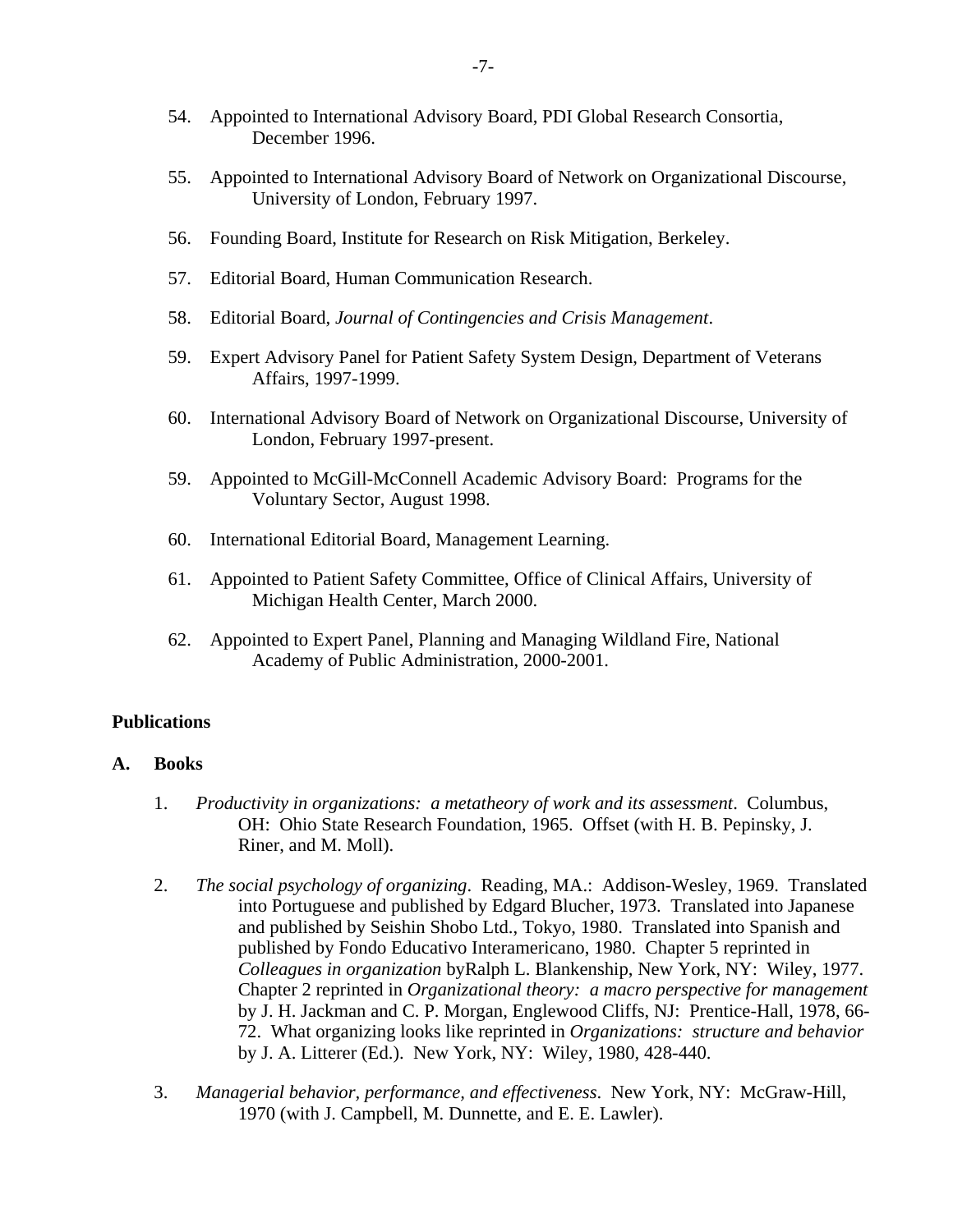- 4. *Social psychology of organizing***.** Revised edition. Reading, MA: Addison-Wesley, 1979. Chapter 6 reprinted in *The sociology of organizations* by O. Grusky and G. A. Miller, (Eds.). New York, NY: Free Press, 1981, 265-279.
- 5. *Sensemaking in organizations*. Thousand Oaks, CA: Sage, 1995. *Senso E. Significato Nell 'Organizzazione*. Milano: Raffaelo Contina, 1997. (Italian translation of "Sensemaking in Organizations").
- 6. *Making sense of the organization*. Oxford, UK: Blackwell, 2001.
- 7. *Managing the Unexpected: Assuring High Performance in an Age of Complexity*. San Francisco, CA: Jossey Bass, 2001. (Co-authored with Kathleen M. Sutcliffe).
- 8. *Managing the Unexpected: Resilient Performance in an Age of Uncertainty: 2nd Ed.*. San Francisco, CA: Jossey Bass, 2007. (Co-authored with Kathleen M. Sutcliffe).

## **B. Journal Articles**

- 1. The simulation of productivity in organizations. *Personnel Administration*, 1961, 24, 18-24 (with H. B. Pepinsky).
- 2. The reduction of cognitive dissonance through task enhancement and effort expenditure. *Journal of Abnormal and Social Psychology*, 1964, 68, 533-539.
- 3. When prophecy pales: The fate of dissonance theory. *Psychological Reports*, 1965, 16, 1261-1275.
- 4. The concept of equity in the perception of pay. *Administrative Science Quarterly*, 1966, 11, 414-439. Reprinted in *Managerial motivation and compensation* by H. L. Tosi, R. House, and M. Dunnette (Eds.). East Lansing, MI: Michigan State University, University Press, 1971.
- 5. Triads: A laboratory analogue. *Organizational Behavior and Human Performance,*  1966, 1, 191-211 (with D. D. Penner).
- 6. Interrelations among measures of affiliation. *Journal of Social Psychology*, 1966, 69, 223-235 (with Deanne Knapp and D. Knapp).
- 7. Dissonance and the revision of choice criteria. *Journal of Personality and Social Psychology*, 1966, 3, 701-705 (with D. D. Penner and H. G. Fitch).
- 8. Dissonance and task enhancement: A problem for compensation theory? *Organizational Behavior and Human Performance*, 1967, 2, 189-208. Reprinted in *Managerial motivation and compensation* by H. L. Tosi, R. House, and M. Dunnette (Eds.). East Lansing, MI: Michigan State University Press, 1971.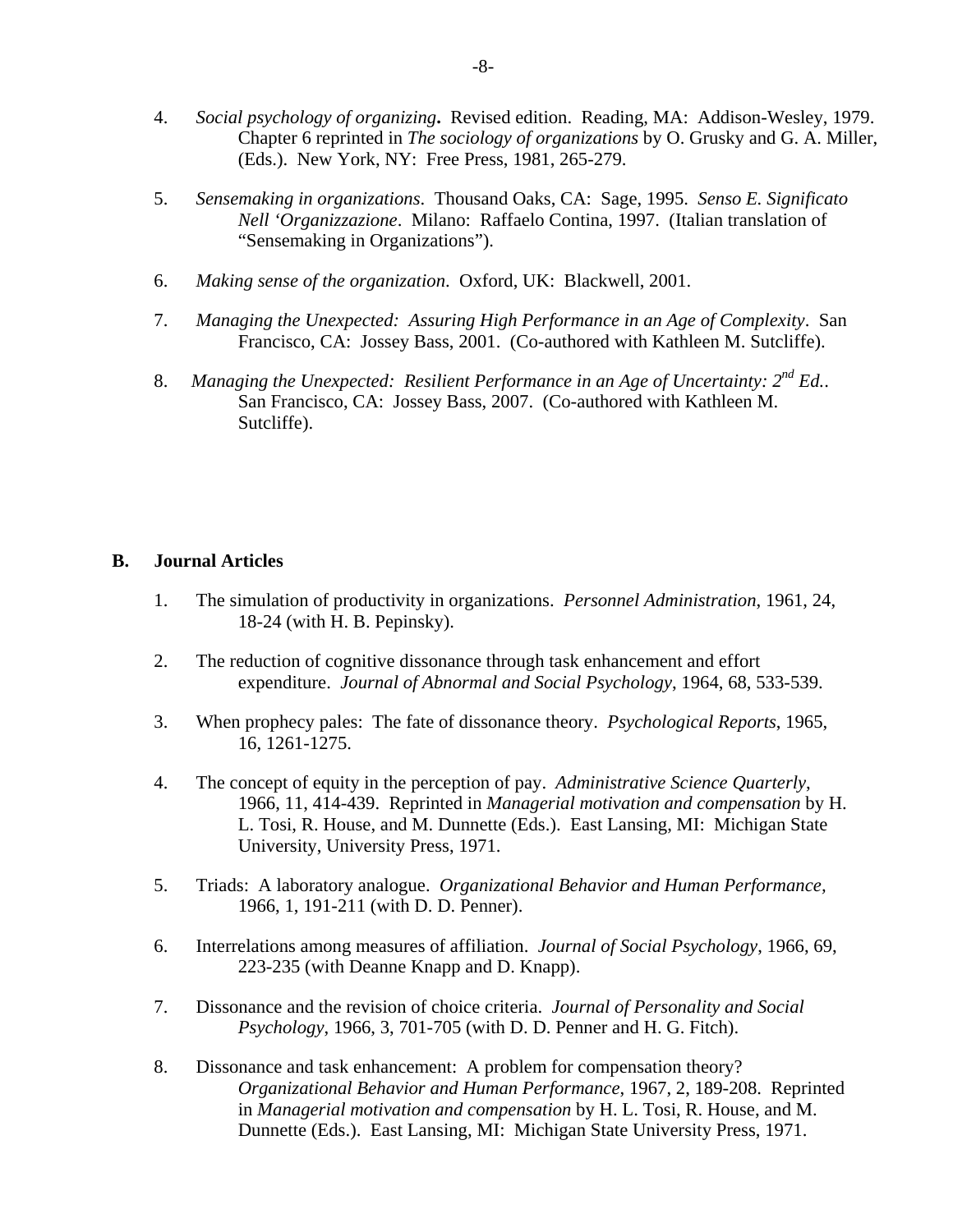- 9. The realignment of discrepant reinforcement value. *Journal of Personality and Social Psychology*, 1968, 8, 180-187 (with P. Prestholdt).
- 10. Preferences among forms of equity. *Organizational Behavior and Human Performance*, 1968, 3, 400-416 (with B. Nesset).
- 11. Laboratory organizations and unnoticed causes. *Administrative Science Quarterly*, 1969, 14, 294-303.
- 12. Discrepant membership as an occasion for effective cooperation. Sociometry, 1969, 32, 413-424 (with D. D. Penner).
- 13. Social psychology in an era of social change. *American Psychologist*, 1969, 24, 990- 998. Reprinted in *Readings in Introductory Social Psychology* by H. Kaufman and L. Solomon (Eds.). New York, NY: Holt, Rinehart & Winston, 1971. Reprinted in *Readings in Social Psychology* by H. C. Lindgren (Ed.), 2nd Ed. New York, NY: Wiley, 1973. Reprinted in *Current Perspectives in Social Psychology* by E. P. Hollander and R. G. Hunt (Eds.), 4th Ed. New York, NY: Oxford, 1975. Reprinted in *Social Behavior and Experience* by H. Brown and R. Stevens (Ed.). London: University of London Press, 1975.
- 14. Fate of arbitrary traditions in a laboratory microculture. *Journal of Personality and Social Psychology*, 1971, 17, 179-191 (with D. P. Gilfillan).
- 15. Amendments to organizational theorizing. *Journal of Academy of Management*, 1974, 17, 487-502. Reprinted in *Readings in organizational behavior and management*  by J. M. Ivancevich and A. D. Szilagyi (Eds.), Santa Monica, CA: Goodyear, 1977, 15-30.
- 16. The effect of composer credibility on orchestra performance. *Sociometry*, 1973, 36, 435-462 (with D. P. Gilfillan and T. Keith).
- 17. Middle range theories of social systems. *Behavioral Science*, 1974, 19, 357-367.
- 18. The sway and decay of tradition. *JSAS Catalog of Selected Documents in Psychology*, 1975, 5, 189-190 (with D. P. Gilfillan).
- 19. Educational organizations as loosely coupled systems. *Administrative Science Quarterly*, 1976, 21, 1-19. Reprinted in *Readings in managerial psychology* by H. J. Leavitt, L. R. Pondy, and D. M. Boje, (Eds.), 3rd Ed. Chicago: University of Chicago, 1980. Reprinted in *Organizations: Critical perspectives* by Mary Zey-Ferrell and M. Aiken (Eds.). Chicago, IL: Scott Foresman, 1981, 217-226. Reprinted in *The dynamics of organizational change in education* by J. V. Baldridge and T. Deal (Eds.). Berkeley, CA: McCutchon, 1983, 15-37.
- 20. The management of stress. *MBA*, October 1975, 9, 37-40.
- 21. Careers as eccentric predicates. *Cornell Executive*, 1976, 2, 6-10.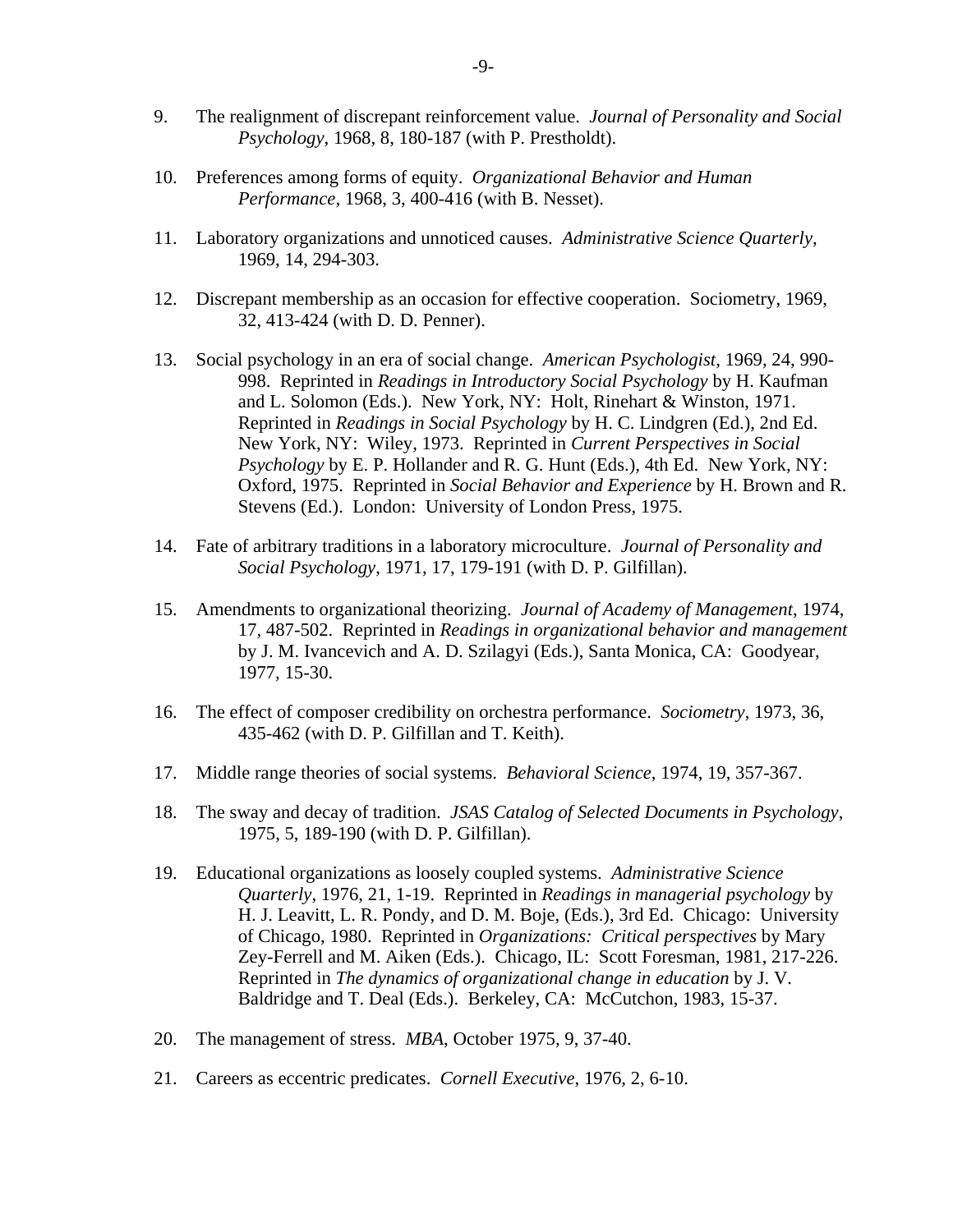- 22. The future of work: The reward for the individual. *Industrial and Labor Relations Report*, 1975, 12, (1), 26-28.
- 23. Reply to Ross Stagner comments on "The management of stress," *MBA*, February 1976, 10(2), 18-19.
- 24. The equity context. *Organizational Behavior and Human Performance*, 1976, 15, 32- 65 (with M. Bougon and G. Maruyama).
- 25. Laboratory experimentation with organizations: A reappraisal. *Academy of Management Review,* 1977, 2(1), 123-128.
- 26. Cognition in organizations: An analysis of the Utrecht Jazz Orchestra. *Administrative Science Quarterly*, 1977, 22, 606-639 (with M. Bougon and D. Binkhorst).
- 27. Organization design: Organizations as self-designing systems. *Organizational Dynamics*, 1977, 6(2), 30-46. Reprinted in *The dynamics of organization theory*  by J. Veiga and J. Yanouzas (Eds.). New York, NY: West, 1979, 208-216.
- 28. The metaphors of business. *Cornell Executive*, 1978, 4(2), 2-4.
- 29. Affirmation as inquiry. *Small Group Behavior*, 1982, 13, 441-450.
- 30. Unobtrusive measures in organizational theory: A reminder. *Administrative Science Quarterly*, 1979, 24, 620-659 (with E. Webb).
- 31. Blindspots in organizational theorizing. Group and Organizational Studies, 1980, 5(2), 178-188.
- 32. The management of eloquence. *Executive*, 1980, 6(13), 18-21. Reprinted in *Organizational behavior and the practice of management* by Hampton, Summer, Webber:. Scott Foresman.
- 33. Interfaces between management accounting and organizational behavior. *Exchange*, 1981, 6(3), 25-33 (with Robert Swieringa).
- 34. Administering education in loosely coupled schools. *Phi Delta Kappan*. June 1982, 673-676. Condensed in *The Education Digest*, December 1982, 28-32.
- 35. Stress in accounting systems. *Accounting Review*, 1983, 58, 350-369.
- 36. An assessment of laboratory experiments in accounting. *Journal of Accounting Research*. Supplement, 1982, 20, 56-101 (with Robert Swieringa).
- 37. Contradictions in a community of scholars: The cohesion-accuracy tradeoff. *The Review of Higher Education*, Summer, 1983, 6(4), 253-267.
- 38. Small wins: Redefining the scale of social problems. *American Psychologist*, 1984, 39(1), 40-49. Reprinted in *Redefining social problems* by E. Seidman and J. Rappaport (Eds.). New York, NY: Plenum, 1986. Reprinted in *Evaluation*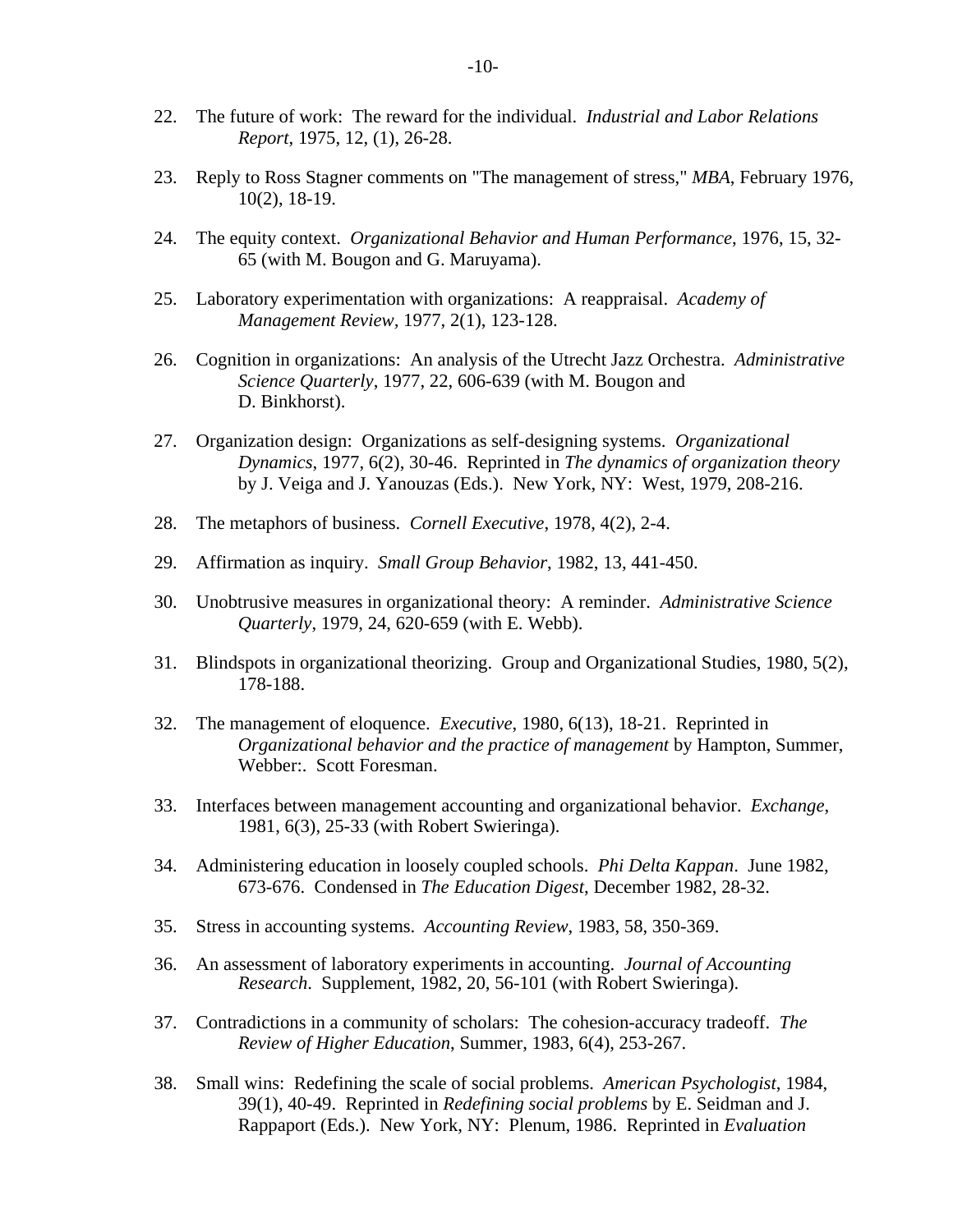*studies review annual* by W. Shadish and Charles Reichardt (Eds.). Newbury Park, Calif.: Sage, 1987, 12. Reprinted in *Readings in management* by D. Rubinstein and R. Griffin. Houghton-Mifflin, 1989.

- 39. Misconceptions about managerial productivity. *Business Horizons*, July-August 1983, 26(4), 47-52.
- 40. Toward a model of organizations as interpretation systems. *Academy of Management Review*, 1984, 9, 284-295 (with Richard Daft).
- 41. Action rationality in managerial accounting. *Accounting Organizations, and Society*, 1987, 12, 293-308 (with R. Swieringa). Reprinted in *Accounting control systems* by J. Bell (Ed), 2nd. Ed. Los Angeles, CA: Markus Wiener, 1989.
- 42. Arguments and narration in organizational communication. *Journal of Management*, 1986, 12, 243-259 (with L. Browning).
- 43. The concept of loose coupling: An assessment. *Dialogue*, American Educational Research Association, December 1986, 8-11.
- 44. Cosmos vs. chaos: Sense and nonsense in electronic contexts. *Organizational Dynamics*, Autumn 1985, 14, 50-64.
- 45. The fine tuning of graduate education. *Organizational Behavior Teaching Review*, 1987, 11, 44-47.
- 46. Academic journals in the classroom. *Organizational Behavior Teaching Review,* 1987, 11, 27-42 (with J. D. Orton).
- 47. Organizational culture as a source of high reliability. *California Management Review*, 1987, 29, 112-127.
- 48. Enacted sensemaking in crisis situations. *Journal of Management Studies*, 1988, 25(4), 305-317.
- 49. Can information loss be reversed? Evidence for serial reconstruction. *Communication Research*, February 1989, 16(1), 3-24 (with L. Kurke and E. Ravlin).
- 50. Mental models of high reliability systems. *Industrial Crisis Quarterly*, 1989, 3, 127- 142.
- 51. Loose coupling: Beyond the metaphor. *Current Contents* (Citation Classic), 1989, 21(12), 14.
- 52. Theory construction as disciplined imagination. *Academy of Management Review,*  1989, 14(4), 516-531.
- 53. Styles of scholarship: "Tonight let's do Thompson". *Journal of Organizational Change Management,* 1990, 2(2), 18-21.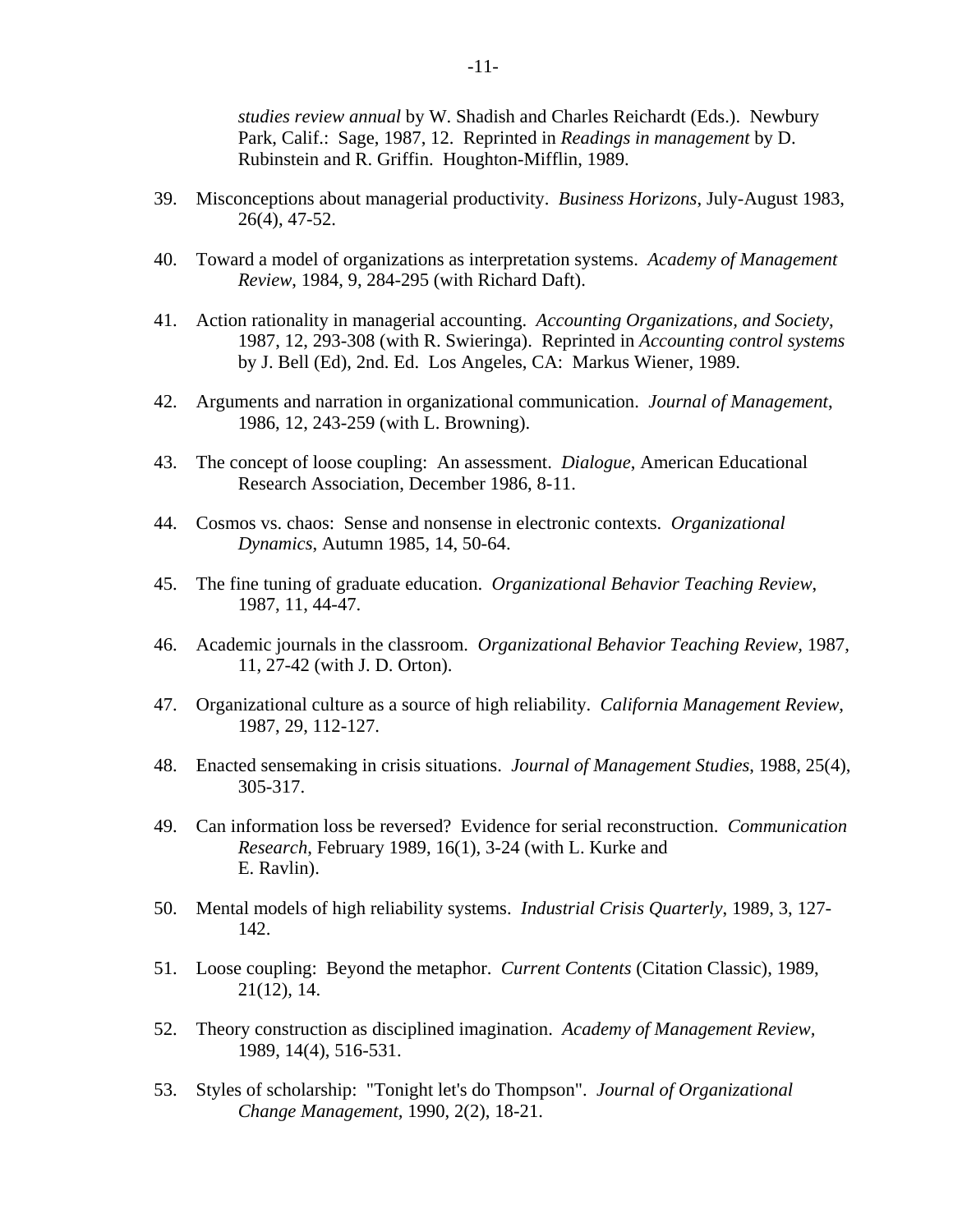- 54. On relevance. *OBTS News and Commentary*, 1989, 6(3), 1-2.
- 55. The vulnerable system: An analysis of the Tenerife air disaster. *Journal of Management*, 1990, 16(3), 571-593.
- 56. Loosely coupled systems: A reconceptualization. *Academy of Management Review*, 1990, 16(2), 203-223 (with J. D. Orton).
- 57. Organized improvisation: 20 years of organizing. *Communication Studies,* 1989, 40(4), 241-248.
- 58. Social behavior in organizational studies. *Journal of the Theory of Social Behaviour,*  1990, 20(4), 322-345 (with Lloyd E. Sandelands).
- 59. The non-traditional quality of organizational learning. *Organization Science*, 1991, 2 (2), 116-124.
- 60. Fixing with the voice: A research agenda for applied communication. *Journal of Applied Communication Research*, 1991, 19 (1 & 2), 1-19 (with Larry D. Browning).
- 61. Organizing on a global scale: A research and teaching agenda. *Human Resource Management,* 1990, 29 (1), 49-62 (with Paul W. Van Orden).
- 62. Fatigue of the spirit in organizational theory and organizational development: Reconnaissance man as remedy. *Journal of Applied Behavioral Science*, 1990, 26 (3), 313-327.
- 63. Agenda setting in organizational behavior: A theory-focused approach. *Journal of Management Inquiry*, 1992, 1 (3), 171-182.
- 64. Collective mind in organizations: Heedful interrelating on flight decks. *Administrative Science Quarterly*, 1993, 38 (3), 357-381 (with Karlene Roberts).
- 65. Small Wins. *Dividend*, Winter 1993, 24 (1), 2-6.
- 66. The collapse of sensemaking in organizations: The Mann Gulch disaster. *Administrative Science Quarterly*, 1993, 38 (4), 628-652.
- 67. The role of renewal in organizational learning. *The International Journal of Technology Management*, 1996, 11, 738-746.
- 68. The interpretive problem in technical service work: A commentary. *Technology Studies***,** 1995, 2 (1), 83-85.
- 69. South Canyon revisited: Lessons from high reliability organizations. *Wildfire*, 1995, 4 (4), 54-68.
- 70. What theory is not, theorizing is. *Administrative Science Quarterly*, 1995, 40, 385-390.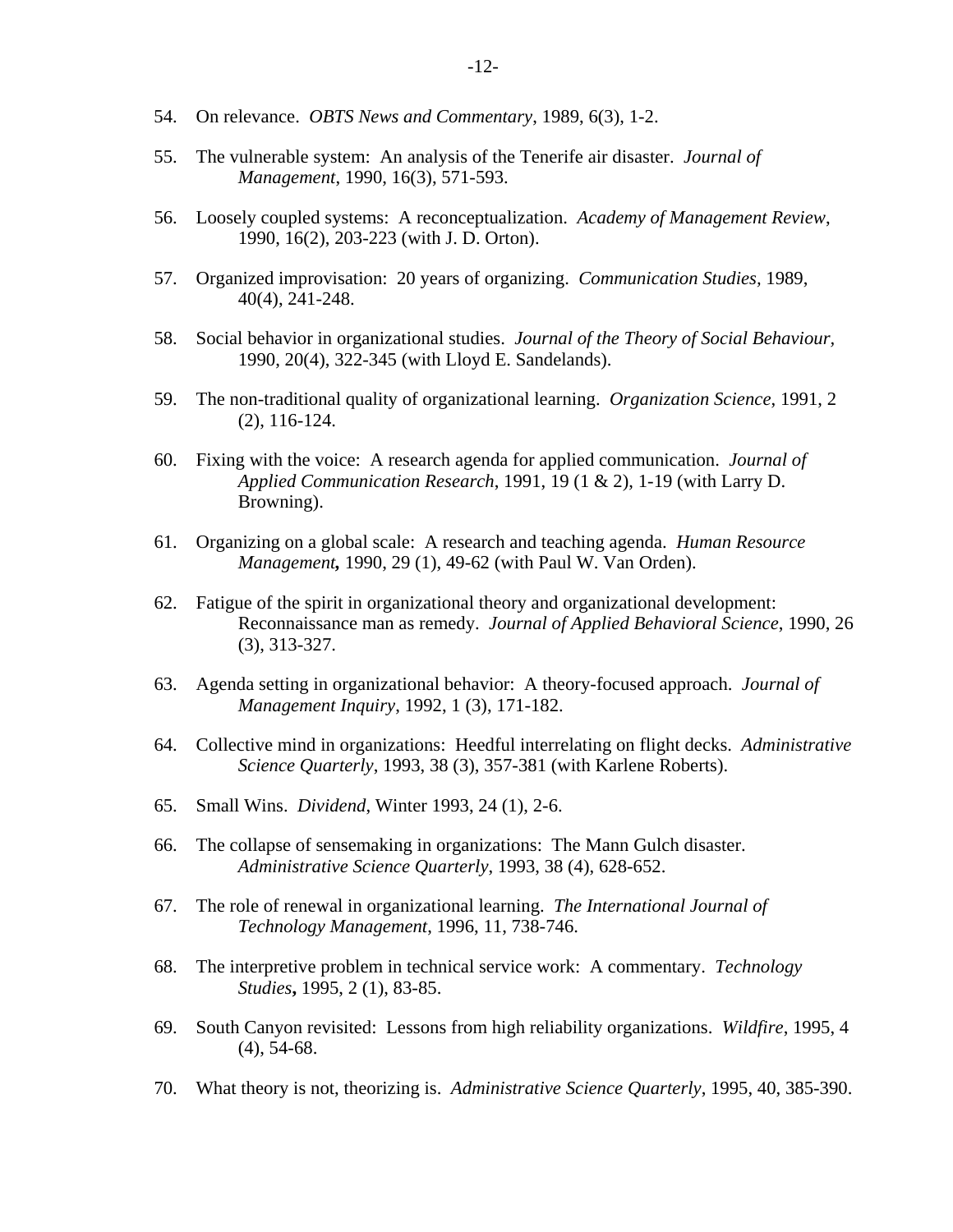- 71. Fighting fires in educational administration. *Educational Administration Quarterly*, 1996, 32, 565-578.
- 72. Drop your tools: An allegory for organizational studies. *Administrative Science Quarterly*, 1996, 41 (2), 301-313.
- 73. Speaking to practice: The scholarship of integration. *Journal of Management Inquiry,*  1996, 5, 251-258.
- 74. Prepare your organization to fight fires. *Harvard Business Review*, May-June 1996, 74 (3), 143-148. Reprinted in *The work of teams* by J. Katzenback (Ed.), Harvard Bus. School Press, 1998, 131-138.
- 75. An appreciation of social context: One legacy of Gerald Salancik. *Administrative Science Quarterly*, 1996, 41, 563-573.
- 76. Improvisation as a mindset for organizational analysis. *Organization Science*, 1998, 9 (5), 543-555.
- 77. Wildfire and wisdom. *Wildfire*, 1998, 7 (1), 14-19.
- 78. Organizational change and development. *Annual Review of Psychology*, 1999, 50, 361- 386, Palo Alto: Annual Reviews Inc. (with R. L. Quinn).
- 79. Foresights of failure: An appreciation of Barry Turner. *Journal of Contingencies and Crisis Management,* 1998, 6 (2), 72-75.
- 80. Organizing and the search for excellence: Making sense of the times in theory and practice. *Organization*, 1999, 6 (1), 129-148 (with Ian Colville and Robert H. Waterman).
- 81. That's moving: Theories that matter. *Journal of Management Inquiry*, 1999, 8 (2), 134-142.
- 82. Mindful moments in a mindless organization: Becoming a learning community. *Reflections: The Journal of the Society of Organizational Learning*, 1999, 1 (1), 37-58.
- 83. The aesthetics of imperfection in orchestras and organizations. *Comportamento Organizacional e Gestao*, 1999, 5 (1), 5-22.
- 84. High reliability: The power of mindfulness. *Leader to Leader*, Summer 2000, 17, 33- 38 (with Kathleen M. Sutcliffe).
- 85. Theory construction as disciplined reflexivity: Tradeoffs in the 90s. *Academy of Management Review*, 1999, 24 (4), 797-806.
- 86. Making better decisions. *Across the Board: The Conference Board Magazine*, June 2000, 37 (6), 16-22 (with Gary Klein).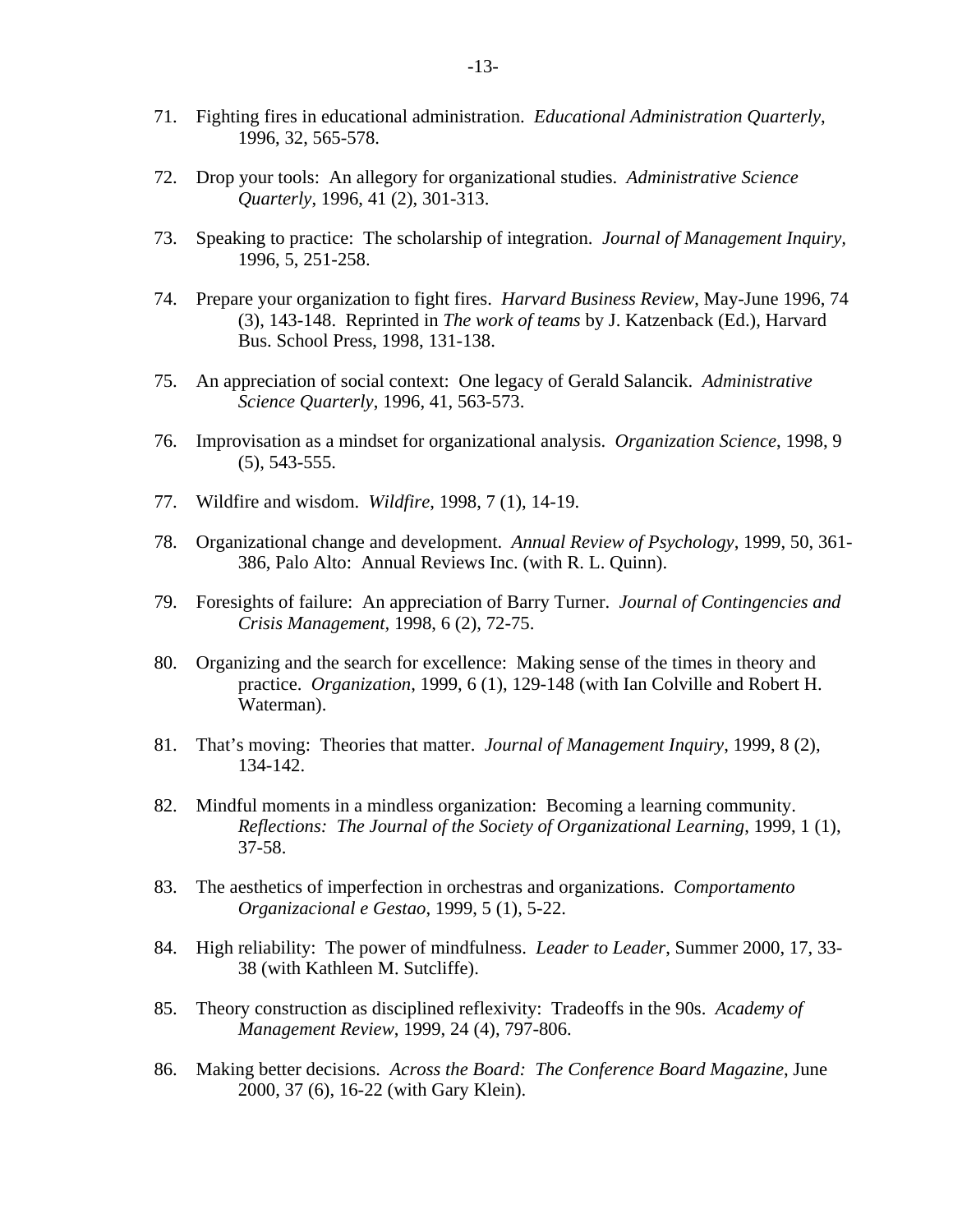- 87. Gapping the Relevance Bridge: Fashions Meet Fundamentals in Management Research. *British Journal of Management*, 2001, 12, S71-S75.
- 88. Real-time reflexivity: Prods to reflection. *Organization Studies*, 2002, 23 (6), 893- 898.
- 89. Human factors in fire behavior analysis: Reconstructing the Dude Fire. *Fire Management Today*, 2002, 62 (4), 8-15.
- 90. On classical music and business-listening, leading, learning. *Reflections*, 2001, 2 (4), 55-56.
- 91. Puzzles in organizational learning: An exercise in disciplined imagination. *British Journal of Management*, 2002, 13, S7-17.
- 92. Leadership when events don't play by the rules. *Reflections*, 2002, 4 (1), 30-32.
- 93. Hospitals as cultures of entrapment: A re-analysis of the Bristol Royal Infirmary. *California Management Review*, 2003, 45 (2), 73-84 (with Kathleen M. Sutcliffe).
- 94. Organizational design and the Gehry experience. *Journal of Management Inquiry*, 2003, 12 (1), 93-97.
- 95. Commentary on Barbara Czarniawska "Forbidden Knowledge: Organization theory in times of transition." *Management Learning*, 2003, 34 (5), 379-382.
- 96. Mundane poetics: Wisdom in organizational theory. *Organization Studies*, 2004, 25 (4), 653-668.
- 97. Normal accident theory as frame, link, and provocation. *Organization and Environment*, 2004, 17 (1), 27-31.
- 98. Commentary on "Organizations in Action" by James Thompson. *Administrative Science Quarterly*, 2003, 48 (3), 505-506.
- 99. Gapping the relevance bridge: Fashions meet fundamentals in management research. *British Journal of Management*, 2001, 12 (supplement 1).
- 100. Organizing and the process of sensemaking. Karl E. Weick, Kathleen M. Sutcliffe, & David Obstfeld. *Organization Science.* 2005, 16 (4), 409-421.
- 101. Organizing and failures of imagination. *International Public Management Journal: Special Issue on 9-11 Commission Report*. 2005, 8 (3), 425-438.
- 102. Sport and organizational studies: Exploring synergy. R. Wolfe, K.E. Weick, J. Usher, J. Terborg, L. Poppo, A. Murrell, J. Dukerich, D. Core, J. Dickson, J. Jourdan. *Journal of Management Inquiry.* 2005, 14 (2), 182-210.
- 103. Mindfulness and the quality of organizational attention. *Organization Science,* 2006, 17 (4), 514-524. (With Kathleen Sutcliffe)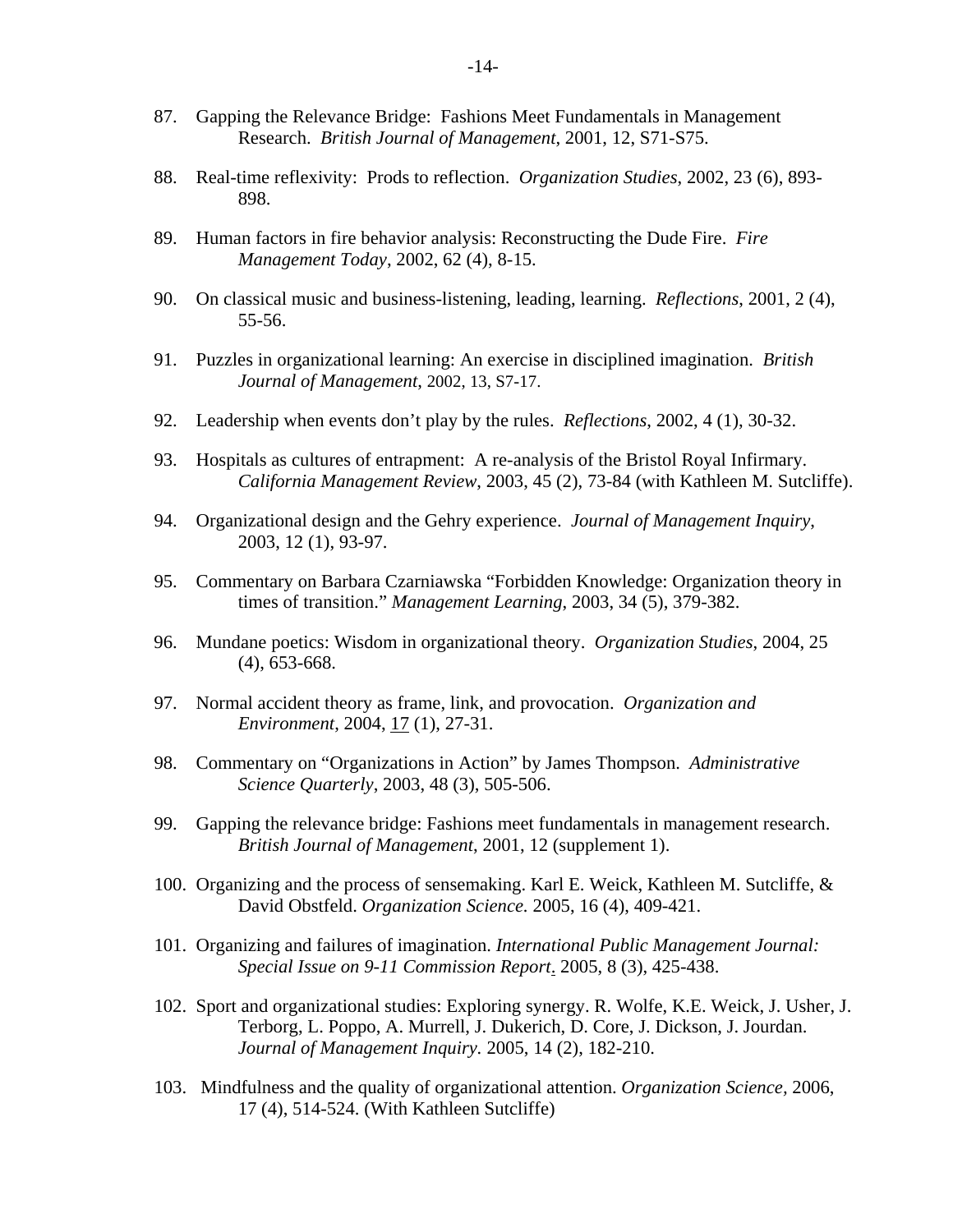- 104. Organizing for mindfulness: Eastern Wisdom and Western Knowledge. *Journal of Management Inquiry.* 2006, 15 (3), 275-287. (with Ted Putnam).
- 105. The pragmatics of 'really mattering' on policy issues: William Ouchi as exemplar. Academy of Management Journal, 2005, 48 (6), 986-988.
- 106. Faith, evidence, and action: Better guesses in an unknowable world." *Organization Studies.* 2006, 27 (11), 1709-1721.
- 107. The generative properties of richness. *Academy of Management Journal,* 50 (1), 2007. Pp. 14-19.
- 108. Drop your Tools: On Reconfiguring Management Education *Journal of Management Education,* 31, 2007. Pp. 5-16.

### **Chapters in Edited Volumes**

- 1. Laboratory experimentation with organizations. In *Handbook of organizations* by J. G. March (Ed.). Chicago, IL: Rand-McNally, 1965, 194-260. Reprinted in *Readings in organizational behavior and human performance* by L. L. Cummings and W. E. Scott (Eds.). Homewood, IL: Irwin-Dorsey, 1969, 68-88.
- 2. Organizations in the laboratory. In V. Vroom (Ed.), *Methods of organizational research*. Pittsburgh, PA: University of Pittsburgh, 1967, 1-56. Reprinted in *Research in organizations: Issues and controversies* by R. T. Mowday and R. M. Steers (Eds.). Santa Monica, CA: Goodyear, 1979, 164-197.
- 3. Systematic observational methods. In *Handbook of social psychology* by G. Lindzey and E. Aronson (Eds.), Rev. Ed. Reading, MA: Addison-Wesley, 1968, 357-451.
- 4. Task acceptance dilemmas: A site for research on cognition. In *Cognitive consistency* by S. Feldman (Ed.). New York, NY: Academic Press, 1966, 225-255.
- 5. Research team productivity. In R. Bower (Ed.), *Studies on behavior in organizations*. Athens, GA.: University of Georgia, 1966, 135-156 (with H. B. Pepinsky, J. Riner, and M. Moll).
- 6. Promises and limitations of laboratory experiments in the development of attitude change theory. In *Attitude, ego-involvement, and change* by Carolyn Sherif and M. Sherif (Eds.). New York, NY: Wiley, 1967, 51-75. Reprinted in *The social psychology of experimental situations: An essay and selected readings* by G. I. Schulman, B. C. Straits and P. L. Wuebben (Eds.). San Francisco, CA: Glendessary Press, 1974.
- 7. Processes of ramification among cognitive links. In *Theories of cognitive consistency*  by R. Abelson, E. Aronson, W. McGuire, T. Newcomb, M. J. Rosenberg, and P. Tannenbaum (Ed.). Chicago, IL: Rand-McNally, 1968, 512-519.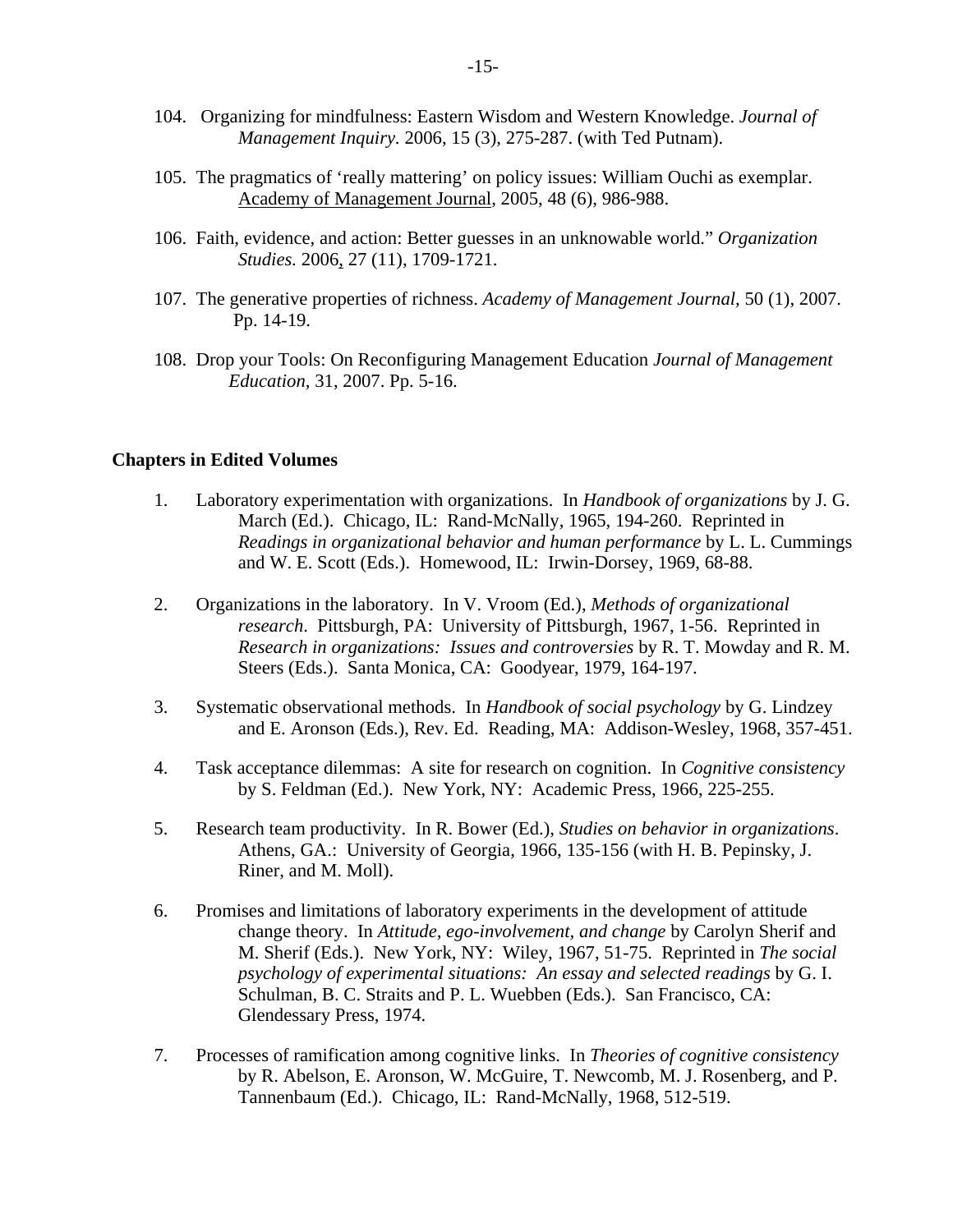- 8. The Panglossian world of self-justification. In *Theories of cognitive consistency* by R. Abelson, E. Aronson, W. McGuire, T. Newcomb, M. J. Rosenberg, and P. Tannenbaum (Eds.). Chicago, IL: Rand-McNally, 1968, 706-715.
- 9. Trans-level experimentation. In *Individuals, groups, and organizations* by B. P. Indik and K. Berrien (Eds.). New York, NY: Teachers College Press, 1968, 216-232.
- 10. The ess in stress: Conceptual and methodological factors issues. In *Social and psychological factors in stress* by J. McGrath (Ed.). New York, NY: Holt, Rinehart, and Winston, 1970, 287-347.
- 11. The twigging of overload. In *People and information* by H. B. Pepinsky (Ed.). New York, NY: Pergammon, 1970, 67-129.
- 12. Retrospect in tasks. In *Managing for accomplishment* by B. M. Bass, J. Haas, and R. Cooper (Eds.). Lexington, MA: D. C. Heath, 1970, 88-100.
- 13. Group processes, family processes and problem solving. In *Family problem solving* by J. Aldous, T. Condon, R. Hill, M. Straus, and I. Tallman (Eds.). New York, NY: Dryden, 1971, 3-32.
- 14. Improving organizational theory. In *New developments in management and organization theory* by M. W. Frey (Ed.). Amherst: University of Massachusetts, 1971, 11-26.
- 15. Critique. In T. S. Burns (Ed.), *Behavioral experiments in accounting*. Columbus, OH: College of Admin. Science, 1972, 257-273.
- 16. Conceptual tradeoffs in studying organizational change. In *Contemporary management: Issues and viewpoints* by J. McGuire (Ed.),. Englewood Cliffs, NJ: Prentice-Hall, 1974, 244-251.
- 17. Some challenges for future group research: Reflections on the experience in psychology. In *The small group in political science: The last two decades of development* by R. T. Golembiewski (Ed.). Athens, GA: University of Georgia Press, 1978, 482-504.
- 18. Enactment processes in organizations. In *New directions in organizational behavior* by B. Staw and G. Salancik (Ed.). Chicago, IL: St. Clair, 1977, 267-300.
- 19. Reward concepts: Dice or marbles? In *Reward systems and power distribution: Searching for solutions* by T. H. Hammer and S. B. Bacharach (Eds.). Ithaca, NY: NYSSILR, 1977, 33-55.
- 20. Spines of leaders. In *Leadership: Where else can we go?* by M. W. McCall and M. M. Lombard, (Eds.).Durham, NC: Duke University Press, 1978, 37-61.
- 21. On repunctuating the problem of organizational effectiveness. In *Organizational effectiveness* by H. Pennings and P. Goodman (Eds.). San Francisco, CA: Jossey-Bass, 1977, 193-225.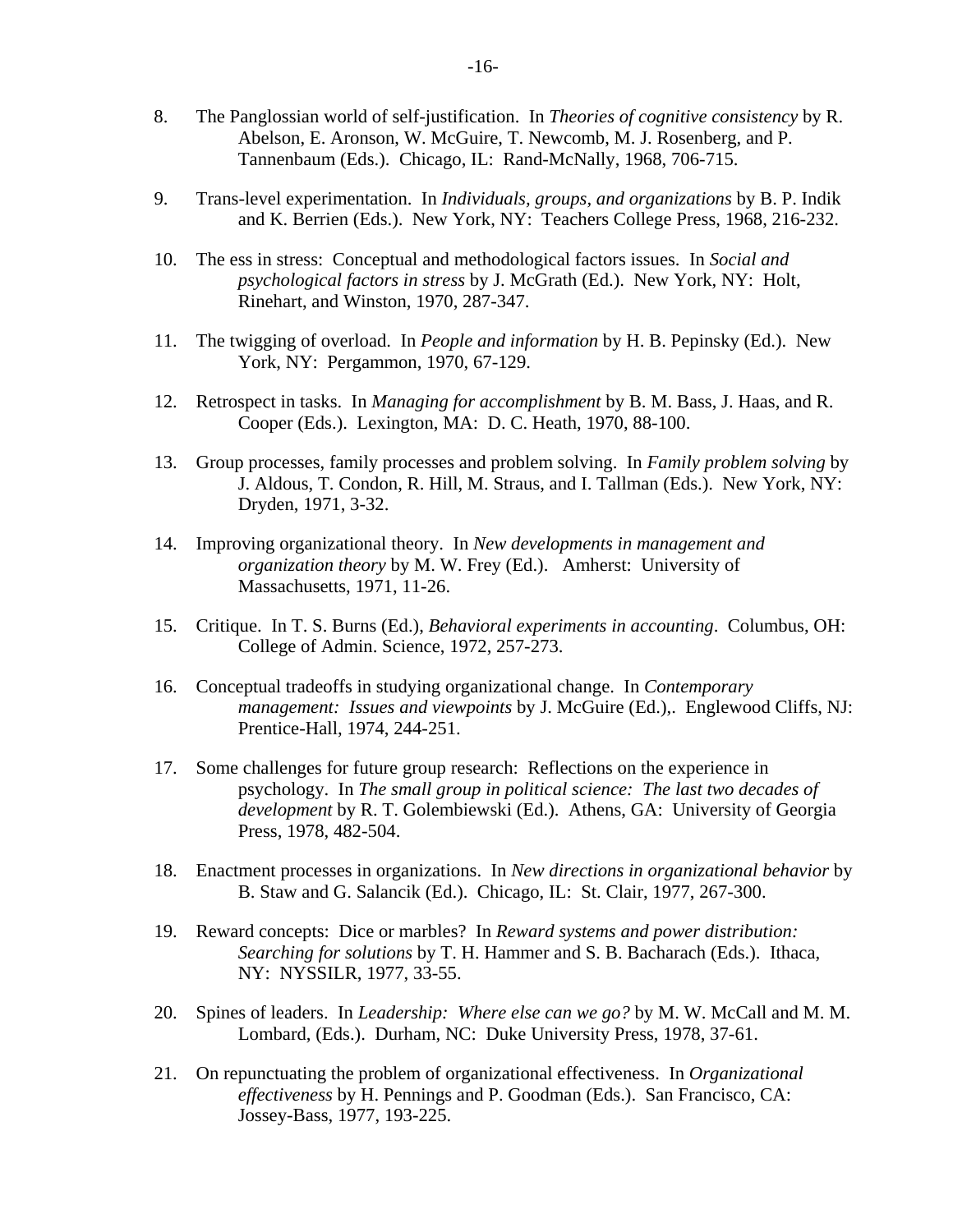- 22. Cognitive processes in organizations. In *Research in organizational behavior: An annual series of analytical essays and critical reviews* by B. Staw (Ed.). Greenwich, CT: JAI Press, 1978, 1, 41-74.
- 23. Some thoughts on normal science and Argyris's Model I and Model II. In *Crosscurrents in leadership* by J. G. Hunt and L. L. Larson (Eds.). Carbondale, IL: Southern Illinois University Press, 1979, 88-96.
- 24. Overview of second conference on behavioral experiments in accounting. In *Behavioral experiments in accounting: II* by T. Burns (Ed.). Columbus, OH: Ohio State University Press, 1979, 413-422.
- 25. Middle range themes in organizational theorizing. In *Middle range theory and the study of organizations* by C. Pinder and L. Moore (Ed.). Boston: Martinus-Nijhoff, 1980, 392-407.
- 26. Psychology as gloss. In *Psychology's second century* by R. Kasschau and C. N. Cofer (Eds.). New York: Praeger, 1981, 110-132.
- 27. The effectiveness of organizational interpretation systems. In *Organizational effectiveness: A comparison of multiple models* by K. Cameron and D. Whetton (Eds.). New York, NY: Academic, 1983, 71-93 (with Richard Daft).
- 28. Evolutionary theory as a backdrop for administrative practice. In *Organization and the human services: Cross-disciplinary reflections by* H. Stein (Ed.), Philadelphia: Temple University Press, 1981, 106-141.
- 29. Systematic observational methods. In *Handbook of social psychology* by G. Lindzey and E. Aronson (Eds.), 3rd Ed. New York, NY: Random House, 1985, 567-634.
- 30. Management of organizational change among loosely coupled elements. In *Change in organizations* by P. Goodman (Ed.). San Francisco, CA: Jossey-Bass, 1982, 375-408.
- 31. Rethinking research on decision making. In *Decision making: An interdisciplinary inquiry* by G. Ungson and D. Braunstein (Eds.). Boston: Kent, 1982, 325-333.
- 32. Perspectives on action in organizations. In *Handbook of organizational behavior* by J. Lorsch (Ed.). Englewood Cliffs, NJ: Prentice-Hall, 1987, 10-28.
- 33. Utilization as reverse simulation: Making the world more like the laboratory. In *Producing useful knowledge for organizations* by R. H. Kilmann, K. W. Thomas, D. P. Slevin, R. Nath, and S. L. Jerrell (Eds.). New York, NY: Praeger, 1983, 494-520.
- 34. Organizational communication: Toward a research agenda. In *Communication and organization: An interpretive approach* by L. Putnam and M. Pacanowsky (Eds.). Beverly Hills, CA: Sage, 1983, 13-29.
- 35. Managerial thought in the context of action. In *The executive mind* S. Srivastava (Ed.). San Francisco: Jossey-Bass, 1983, 221-242.
- 36. A stress analysis of future battlefields. In *Leadership and future battlefields* by J. G. Hunt (Ed.). Washington: Pergamon-Brassey's, 1985, 32-46.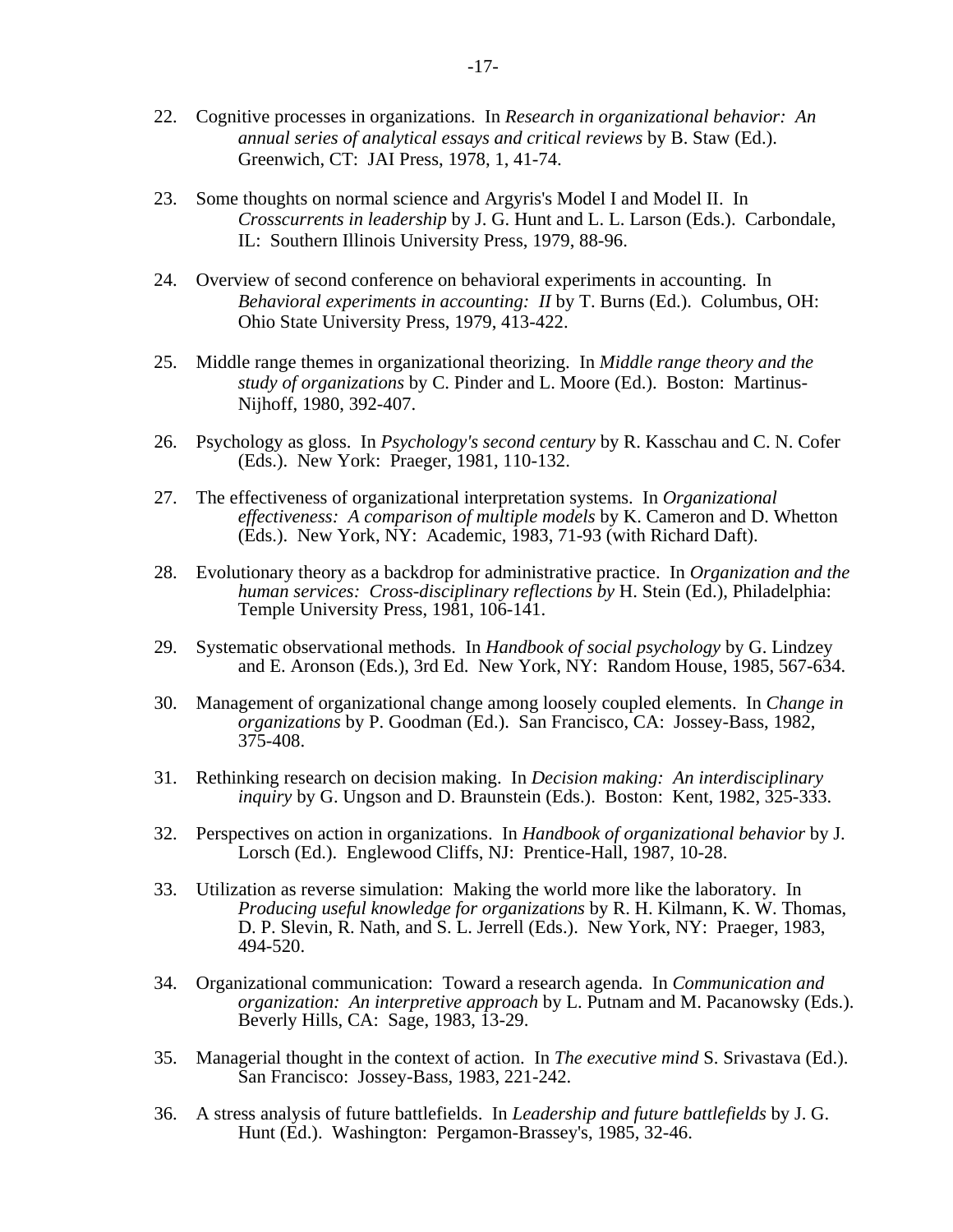- 37. Sources of order in underorganized systems: Themes in recent organizational theory. In *Organizational theory and inquiry: The paradigm revolution* by Y. Lincoln (Ed.). Beverly Hills, CA: Sage, 1985, 106-136.
- 38. Theoretical assumptions and research methodology selection. In *The information systems research challenge* by F. Warren McFarlan (Ed.), Boston, MA: Harvard Business School Press, 1984, 111-129.
- 39. Editing innovation into Administrative Science Quarterly. In *Publishing in the organizational sciences* by L. L. Cummings and P. Frost (Eds.). Homewood, IL: Irwin, 1985, 366-376.
- 40. Editing a controversial manuscript: A case study. In *Publishing in the organizational sciences* by L. L. Cummings and P. Frost (Eds.). Homewood, IL: Irwin, 1985, 650-656.
- 41. Editing a rejection: A case study. In *Publishing in the organizational sciences* by L. L. Cummings and P. Frost (Eds.). Homewood, IL: Irwin, 1985, 774-780.
- 42. The significance of corporate culture. In *Organizational culture* by P. Frost, L. F. Moore, M. R. Louis, C. C. Lundberg, and J. Martin (Eds.). Beverly Hills, CA: Sage, 1985, 381-389.
- 43. Substitutes for corporate strategy. In *The Competitive Challenge* by D. J. Teece (Ed.). Cambridge, MA: Ballinger, 1987, 221-233.
- 44. Organizations as cause maps. In *Social cognition in organizations* by H. P. Sims, Jr., and D. A. Gioia (Eds.). San Francisco, CA: Jossey-Bass, 1986, 102-135 (with Michel G. Bougon).
- 45. Career improvisation in self-designing organizations. In *Handbook of career theory* by M. B. Arthur, D. T. Hall, and B. S. Lawrence (Eds.). New York, NY: Cambridge, 1989, 313-328 (with L. Berlinger).
- 46. Theorizing about organizational communication. In *Handbook of organizational communication* by L. M. Porter, L. J. Putnam, K. H. Roberts, and F. M. Jablin (Eds.). Beverly Hills, CA: Sage, 1987, 97-122.
- 47. How professional organizations work: Implications for school organization and management. In *Schooling for tomorrow* by T. Sergiovanni (Ed.). Rockleigh, NJ: Allyn and Bacon, 1989, 330-355 (with Reuben McDaniel).
- 48. Interpretation-based decision aids. In *Impact and potential of decision research on decision aiding* by M. A. Tolcott and V. E. Holt (Eds.). Washington, DC: American Psychological Assn., December 1987, 61-63.
- 49. Small sins and large evils. In *Facing evil* by P. B. Woodruff and H. A. Wilmer (Eds.). Peru, IL: Open Court, 1988, 83-92.
- 50. Area introduction and overview. In *New directions in creative and innovative management* by Y. Ijiri and R. L. Kuhn (Eds.). Cambridge, MA: Ballinger, 1988, 127-130.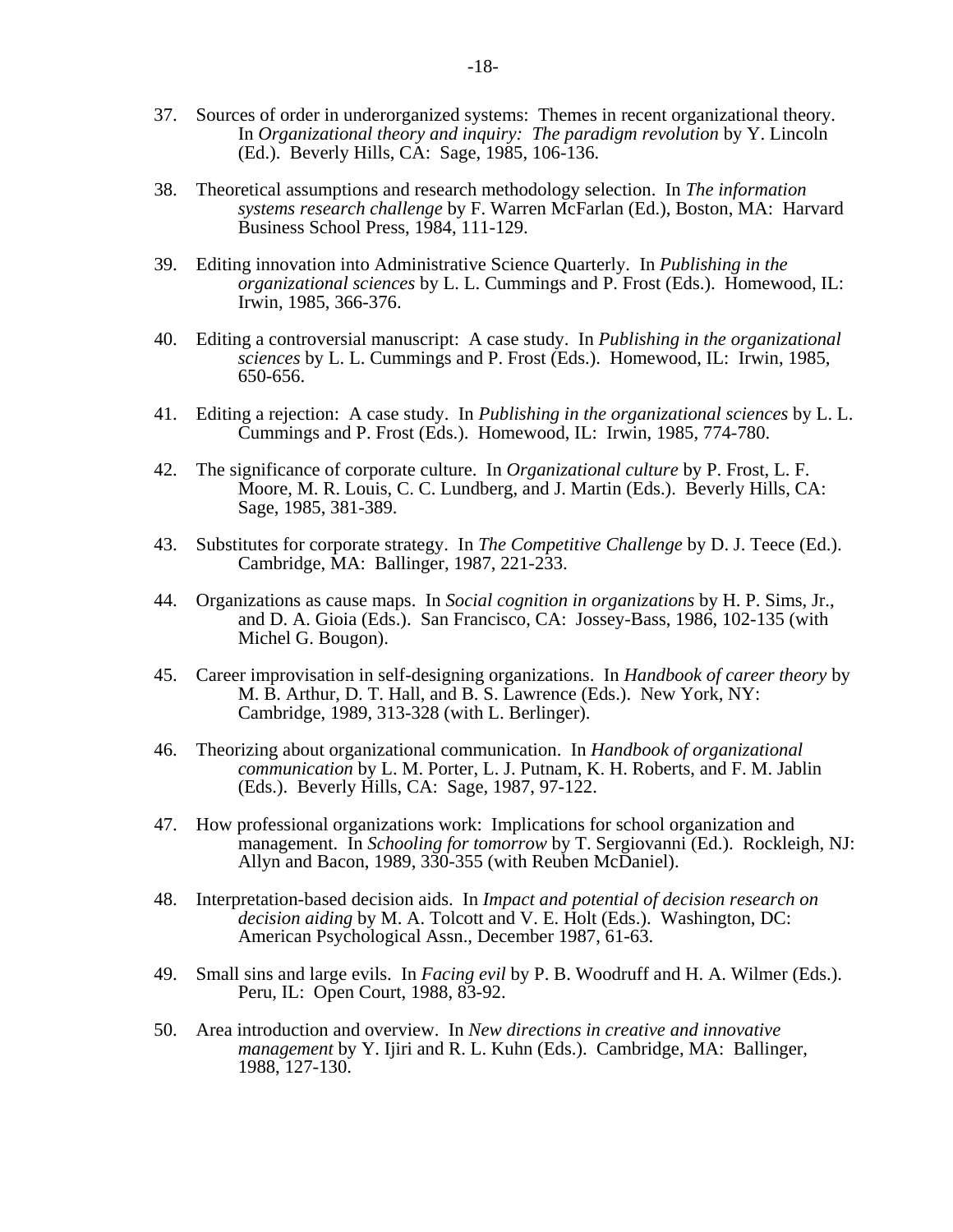- 51. One way transfers and organizational cohesion. In *Communication yearbook* by J. Anderson (Ed.). Beverly Hills, CA: Sage, 1989, 12, 675-687 (with J. Douglas Orton).
- 52. Technology as equivoque: Sense-making in new technologies. In *Technology and organizations* by P. S. Goodman and L. Sproull (Eds.). San Francisco, CA: Jossey-Bass, 1990, 1-44.
- 53. Cartographic myths in organizations. In *Mapping strategic thought* by A. S. Huff (Ed.). London: Wiley, 1990, 1-10.
- 54. The management of closeness in Jungian training societies: An organizational analysis. In *Closeness* by H. A. Wilmer (Ed.). Denver: Shambala, 1992, 181-202.
- 55. Jolts as a synopsis of organizational studies. In *Doing exemplary organizational research* by R. Stablien and P. J. Frost (Eds.). Newbury Park, CA: Sage, 1992, 99-104.
- 56. Turning context into text: An academic life as data. In *Management laureates: A collection of autobiographical essays* by A. Bedeian (Ed.). Greenwich, CT: JAI, 1993, 285-323.
- 57. Sensemaking in organizations: Small structures with large consequences. In *Social psychology in organizations: Advances in theory and research* by J. Keith Murnighan (Ed.). Englewood Cliffs, NJ: Prentice-Hall, 1993, 10-37.
- 58. Organizational redesign as improvisation. In *Mastering organizational change: Enhancing performance through redesign* by G. Huber and W. Glick (Eds.). New York, NY: Oxford, 1993, 346-379.
- 59. Sensemaking support systems. In *Group support systems: New perspectives* by L. M. Jessup & J. S. Valecich (Eds.). New York, NY: Macmillan, 1993, 230-252 (with David Meader).
- 60. Prosaic inspirations: The organizing of a vision. In *Advances in strategic management* by P. Shrivastava, A. Huff, & J. Dutton (Eds.). Greenwhich, CT: JAI, 1992, 8, 307-316.
- 61. Conceptual options in the study of organizational learning. In *Learning in organization*  by M. M. Crossnan, H. M. Lane, J. C. Rush, and R. E. White (Eds.). London, ONT, Canada: Western Business School, 1993, 25-49.
- 62. Creativity and the aesthetics of imperfection. In *Creative action in organizations* by C. M. Ford and D. Gioia (Eds.). Sage, 1995, 187-192.
- 63. Teaching as learning in public. In *Researchers hooked on teaching* by R. Andre andP. Frost (Eds.). Sage, 1997, 283-300.
- 64. Theory. In *Encyclopedic dictionary of organizational behavior* by N. Nicholson (Ed.). Cambridge, MA: Basil Blackwell, 1995, 563-565.
- 65. Organizational learning: Affirming an oxymoron. In *Handbook of organization studies* by S. R. Clegg, C. Hardy, & W. Nord (Eds.). Sage, 1996, 440-458 (with Frances Westley).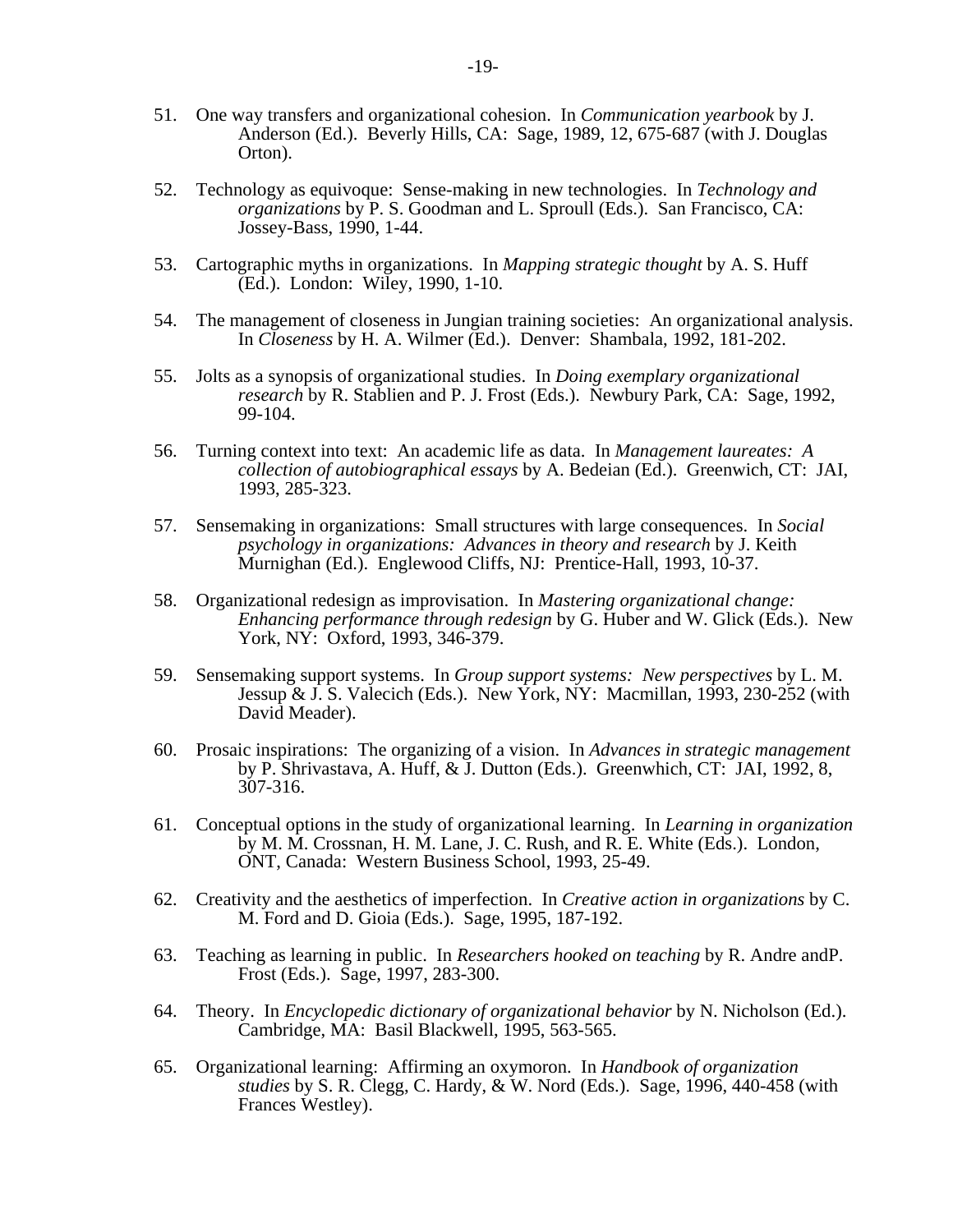- 66. Learning in organizations. In F. M. Jablin & L. L. Putnam (Eds.), *The new handbook of organizational communication*. Thousand Oaks, CA: Sage, 2001, 704-731 (with Susan J. Ashford).
- 67. Swift trust and temporary systems. In *Trust in organizations* by R. M. Kramer and T. R. Tyler (Eds.). Thousand Oaks, CA: Sage, 1996, 166-195 (with Debra Meyerson and Roderick M. Kramer). Reprinted in *Classics in management thought* by C. Cooper (Ed.). Elgar (In Press).
- 68. Enactment and the boundaryless career. In *Boundaryless careers: Work, mobility, and learning in the new organizational era* by M. B. Arthur and D. M. Rousseau (Eds.). New York, NY: Oxford, 1996, 40-57.
- 69. The attitude of wisdom: Ambivalence as the optimal compromise. In *Organizational wisdom and executive coverage* by S. Srivastva and D. L. Cooperrider (Eds.). San Francisco, CA: Lexington, 1998, 40-64.
- 70. Sensemaking as an organizational dimension of global change. In *Organizational Dimensions of Global Change: No Limits to Cooperation* by D. L. Cooperrider and J.E. Dutton (Eds.)*.* Thousand Oaks, CA: Sage Publications 1999, 39-56.
- 71. The essence of organizing. Introduction to Japanese translation of *The Social Psychology of Organizing*. Tokyo: Bunshindo, 1997.
- 72. Quality improvement: A sensemaking perspective. In *Process Improvement* by R. Scott and R. Cole (Eds.). Sage (In Press).
- 73. Organizational learning. In *The handbook of technology of management* by C. Dorf (Ed.). Berkeley, CA: CRC Press, 1999, 7-70 to 7-76 (with S. Sitkin and K. M. Sutcliffe).
- 74. Tool retention and fatalities in wildland fire settings: Conceptualizing the naturalistic. In *Naturalistic Decision Making* by G. Klein and E. Salas (Eds.). Hillsdale, NJ: Erlbaum, 2001, 323-338.
- 75. Sensemaking as a driving force in change at OilCo. In *Perspectives on Corporate Transformation: The OilCo Learning History* by A. Kleiner & G. Roth*.* Oxford University Press, 2000, 199-212.
- 76. Organizing for high reliability: Processes of collective mindfulness. In *Research in Organizational Behavior* by B. Staw & R. Sutton (Eds.). Greenwich, CT: JAI, 1999, 21, 91-123 (with K. Sutcliffe and D. Obstfeld).
- 77. Emergent change as a universal in organizations. In *Breaking the code of change* by M. Beer and N. Nohria (Eds.). Boston, MA: Harvard Business School Press, 2000, 223-243.
- 78. The neglected context of risk assessment: A mindset for method choice. In *Risk Management in the Marine Transportation System*. Washington, DC: National Academy Press, 2000, 17-23.
- 79. The reduction of medical errors through mindful interdependence. In *What do we know about medical mistakes?* by M. Rosenthal & K. Sutcliffe (Eds.). San Francisco: Jossey-Bass, 2002, 177-199.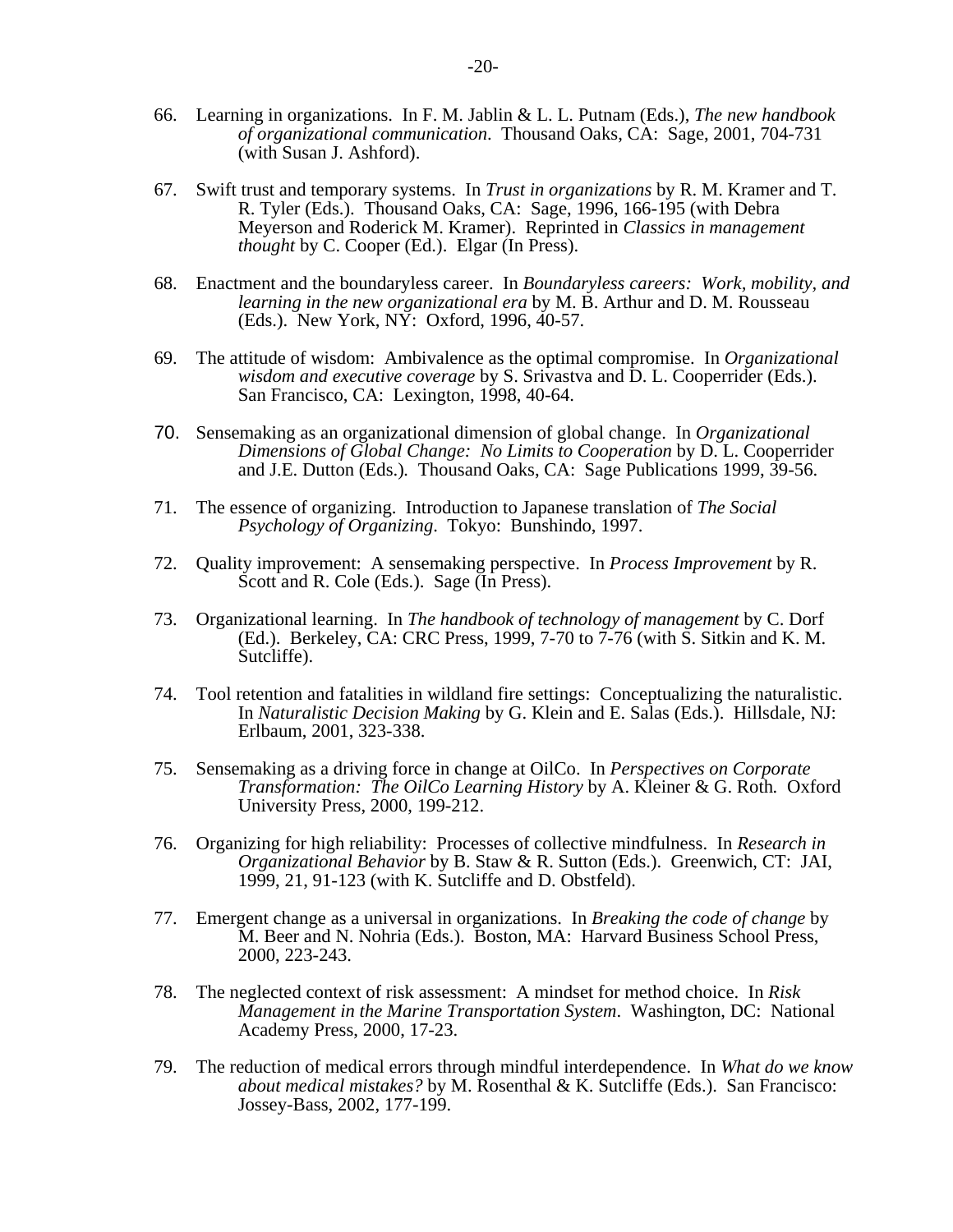- 80. Leadership as the legitimation of doubt. In *The Future of Leadership: Today's Top Thinkers on Leadership Speak to the Next Generation* by W. Bennis. G. M. Spreitzer and T. Cummings (Eds.). San Francisco, CA: Jossey-Bass, 2001, 91- 102.
- 81. How projects lose meaning: The dynamics of renewal. In *Renewing Research Practice* by R. Stablein & P. Frost (Eds.). Stanford, CA: Stanford. 2004.
- 82. Enacting an environment: The infrastructure of organizing. In *Point/Counterpoint: Central debates in organisation theory* by R. Westwood & S. Clegg (Eds.). London: Blackwell, 2003 184-194.
- 83. Theory and practice in the real world. In *Organizational theory as science: Prospects and limitations* by C. Knudsen & H. Tsoukas (Eds.). New York, NY: Oxford, 453-475.
- 84. Making decisions in the Wildland Fire Program. In *New Tools for Managing Wildland Fire*. Washington, DC: National Academy of Public Administration, 2001.
- 85. Designing for thrownness. In R. Boland & F. Collopy (Eds.), *Managing as designing*. Stanford University. 2004.
- 86. Learning and knowledge management. In M. Easterby-Smith & M. A. Lyles (Eds.), *Blackwell Handbook of Organizational Learning and Knowledge Management.* Blackwell, 2003. Pp. xvii-xx.
- 87. The system imperative in medical error: Variety mitigates adversity. In Sue Bogner (Ed.), *Human error in medicine*. 2nd Ed. Erlbaum (In Press.)
- 88. Positive organizing foreshadowed in organizational tragedies. In Kim S. Cameron, Jane E. Dutton, and Robert E .Quinn (Eds.), *Positive Organizational Scholarship: Foundations of a New Discipline*. Berrett-Koehler, 2003. Pp. 66-80.
- 89. Wisdom and agility in medical escape fires. In D. Berwick, *Escape Fire: Designs for the Future of Health Care.* Jossey-Bass, 2003..
- 90. Managing as designing: Rethinking organizational design. In R. Boland & F. Collopy (Eds.), *Managing as designing*. Stanford University. 2004.
- 91. Managing the unexpected: Complexity as distributed sensemaking. In Reuben R. McDaniel, Jr., & Dean J. Driebe (Eds.), *Uncertainty and surprise in complex systems: Questions on working with the unexpected.* Springer-Verlag. 2005.
- 92. A bias for conversation: Acting discursively in organizations. In David Grant, Cynthia Hardy, Cliff Oswick, Nelson Phillips, & Linda Putnam (Eds.), *The Sage Handbook of Organization Discourse* (In Press).
- 93. Introduction to the sense of action. In B. Vidallet (Ed.), *Le sens de L'action*. Paris: Librairie Vuibert, 2003.
- 94. Making sense of blurred images: Organizing in STS-107. In M. Farjoun & W. H. Starbuck (Eds.), *Organization at the limit: Lessons from the Columbia disaster*. Blackwell, 2005. Pp. 159-177.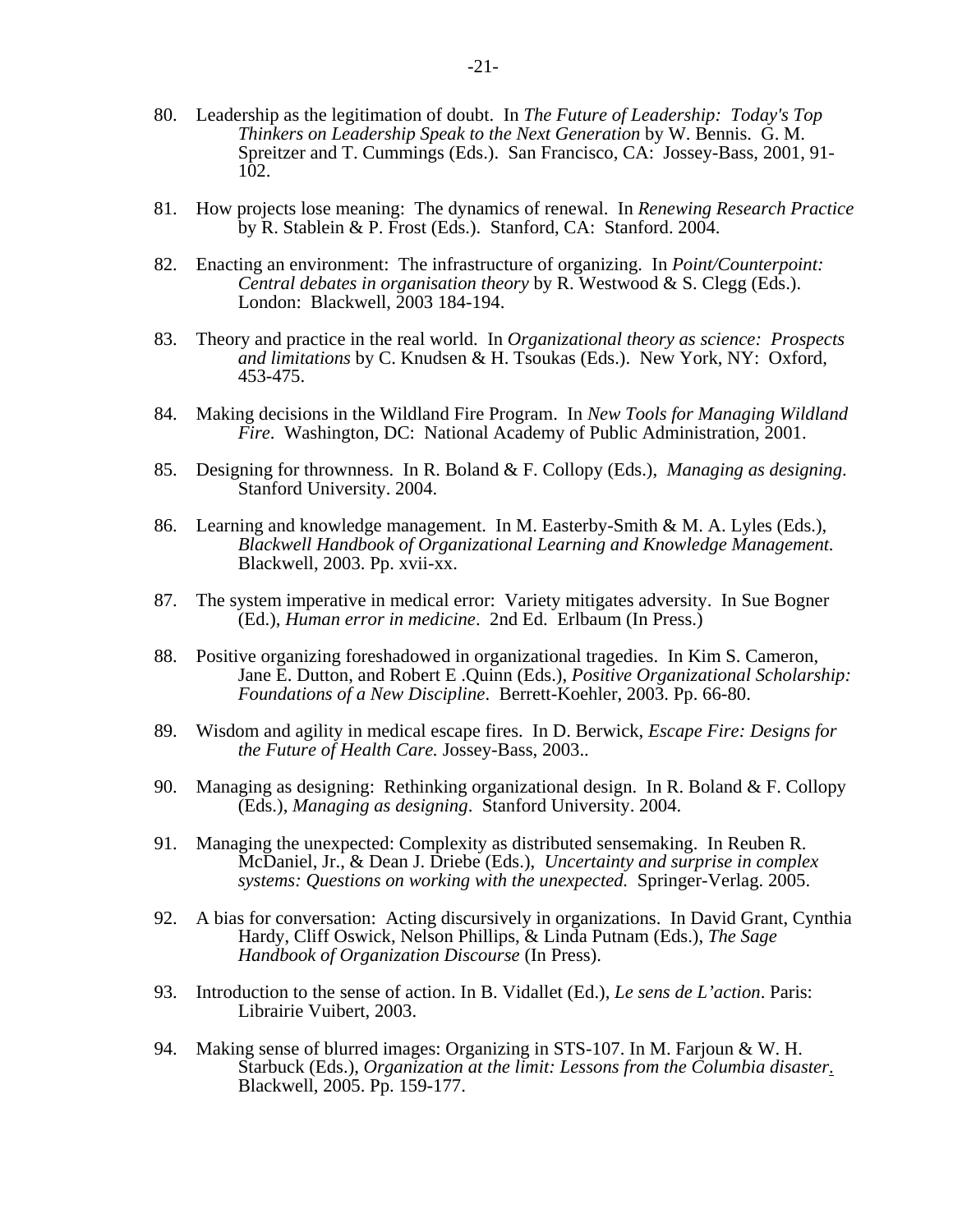- 95. *Managing the unexpected in prescribed fire and fire use operations*. Paul Keller, Karl E. Weick, Kathleen Sutcliffe, Jim Saveland, Lisa Lahey, Dave Thomas, and Paula Nasiatka. USDA, Forest Service, Rocky Mountain Research Station, RMRS-GTR-137, October 2004.
- 96. The experience of theorizing: Sensemaking as topic and resource. In K. Smith & M. Hitt (Eds.), *Great minds in management.* Oxford. 2005.
- 97. The process of sensemaking. In S. Clegg and J. Bailey (Eds.), *International Encyclopedia of Organizational Studies.* Sage. (In Press).
- 98. The role of values in high risk organizations. In E. D. Hess and K. S. Cameron (Eds.) *Leading with values*. Cambridge Univer. 2006.
- 99. Kathleen M. Sutcliffe & Karl E. Weick. Information Overload Revisited. In W. Starbuck & G. Hodgkinson (eds.), *Handbook of Organizational Decision Making.* Oxford UK: Oxford University Press. In press.
- 100. The organizing of wisdom. In Eric H. Kessler & James R. Bailey (Eds)., *Handbook of Organizational and Managerial Wisdom.* Thousand Oaks, Ca.: Sage (In Press).
- 101. Romancing, following, and sensemaking: James Meindl's legacy. In Boas Shamir, Raj Pillai, Michelle Blight, Mary Uhl-Bien (Eds.), *Follower-centered perspective on leadership: A tribute to the memory of James R. Meindl.* New York: Information Age Publishing. 2006. Pp. 279-291

#### **D. Book Reviews**

- 1. Review of M. H. Jones, "Executive decision-making," 2nd Ed. *Personnel Psychology*, 1963, 16, 192-195.
- 2. Review of N. R. F. Maier, "Problem solving discussions and conferences." *Contemporary Psychology*, 1964, 9, 174-176.
- 3. Review of L. P. Bradford, J. R. Gibb, and K. D. Benne (Eds.), "T-group theory and laboratory method." *Contemporary Psychology*, 1965, 10, 244-245.
- 4. Brief review of O. Klineberg and R. Christie, "Perspectives in social psychology." *Contemporary Psychology*, 1966.
- 5. Review of H. Toch, "The social psychology of social movements." *Contemporary Psychology*, 1967, 12, 368-370.
- 6. Review of I. Heiskanen, "Theoretical approaches and scientific strategies in administrative research: A methodological study." *Administrative Science Quarterly,* 1968, 13, 338-342.
- 7. Review of H. Garfinkel, "Studies in ethnomethodology." *Contemporary Psychology,* 1969, 14, 357-360.
- 8. Review of E. P. Willems and H. L. Raush (Eds.), "Naturalistic view-points in psychological research," and R. Barker, "Ecological psychology." *Science*, 1969, 166, 856-858.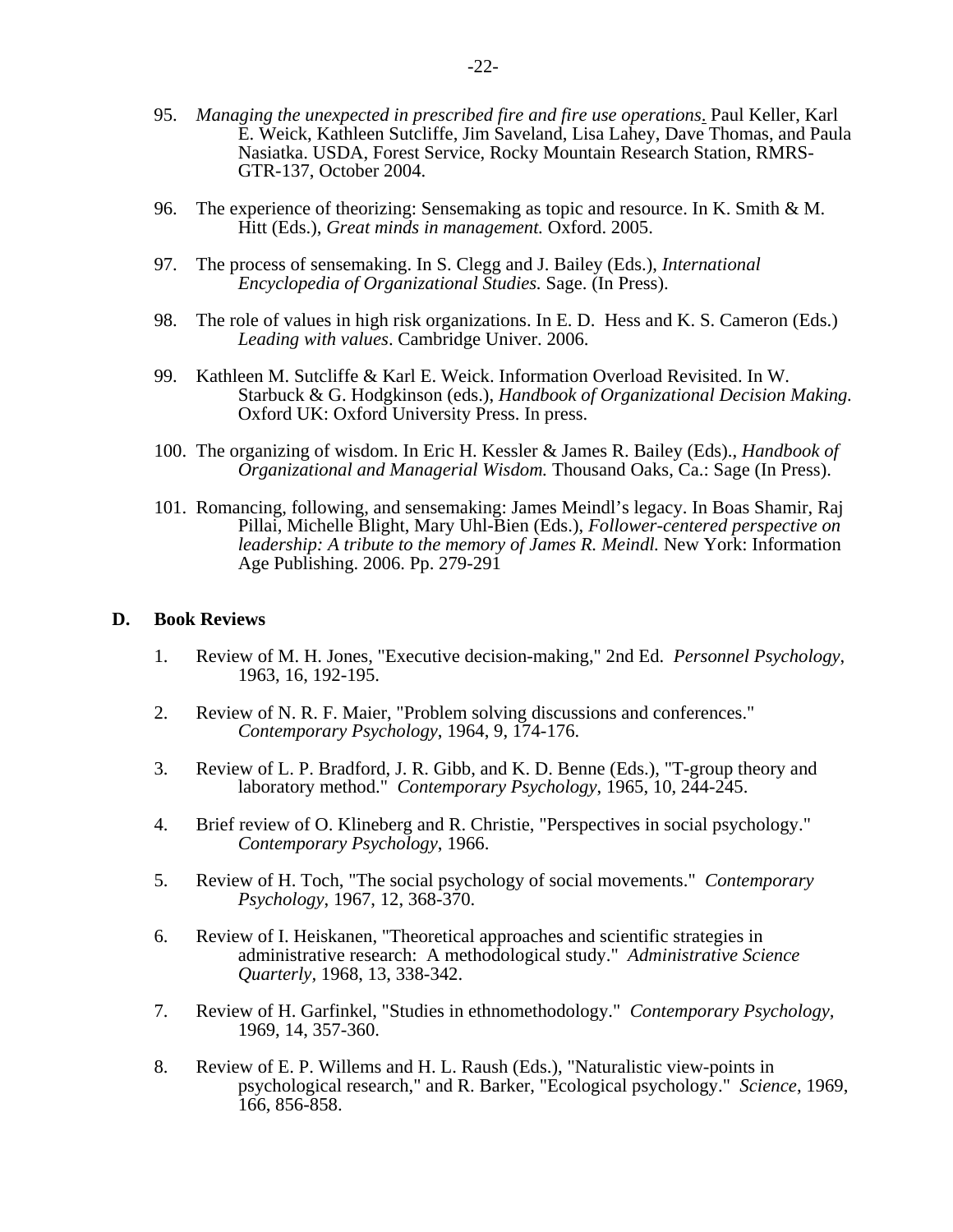- 9. Review of R. A. Bauer and K. J. Gergen, "The study of policy formation." *American Journal of Psychology*, 1970.
- 10. Review of G. Katona, B. Strumple, and E. Zahn, "Aspirations and affluence." *Contemporary Psychology*, 1972, 17, 193-195.
- 11. Review of M. Natanson, "The journeying self," and W. Percy, "Love in the Ruins," *Contemporary Psychology*, 1972, 176, 1113-1114.
- 12. Review of H. Mintzberg, "The nature of managerial work," *Administrative Science Quarterly*, March, 1974, 111-118.
- 13. Review of D. Canter and T. Lee (Eds.), "Psychology and the built environment." *Contemporary Psychology*, 1975, 20, 686-687.
- 14. Review of N. W. Hiemstra and L. H. McFarling, "Environmental psychology." *Contemporary Psychology*, 1976, 21, 71. Briefly Noted.
- 15. Review of R. Steinberg, "Man and the organization." *Contemporary Psychology*, 1976, 21, 73. Briefly Noted.
- 16. Review of C. Lave and H. G. March, "An introduction to models in social science." *Contemporary Psychology*, 1975, 20, 914. Briefly Noted.
- 17. Review of J. Neulinger, "The psychology of leisure." *Contemporary Psychology*, 1976, 21, 312. Briefly Noted.
- 18. Review of R. Trappl and F. de P. Hanika, "Progress in cybernetics." *Contemporary Psychology*, 1976, 21, 313. Briefly Noted.
- 19. Review of P. G. Herbst, "Socio-technical design: Strategies in multi-disciplinary research." *Contemporary Psychology*, 1976, 21, 377. Briefly Noted.
- 20. Review of A. N. Nash and S. J. Carroll, "The management of compensation." *Contemporary Psychology*, 1976, 21, 756-757. Briefly Noted.
- 21. Review of J. S. Nirenberg, "Breaking through to each other." *Contemporary Psychology,* 1976, 21, 757. Briefly Noted.
- 22. Review of W. L. Brombeck and W. S. Howell, "Persuasion: A means of social influence." *Contemporary Psychology*, 1976, 21, 754. Briefly Noted.
- 23. Review of H. W. Simons, "Persuasion: understanding, practice, and analysis." *Contemporary Psychology*, 1976, 21, 759. Briefly Noted.
- 24. Review of W. Bennis, K. Benne, R. Chin, K. E. Corey (Eds.), "The planning of change," 3rd Ed. *Contemporary Psychology*, 1977, 22, 229. Briefly Noted.
- 25. Review of Levinson, "Psychological man." *Contemporary Psychology*, 1977, 22, 231. Briefly Noted.
- 26. Review of L. Wrightsman, "Social psychology," 2nd Ed. *Contemporary Psychology*, 1977, 22, 404. Briefly Noted.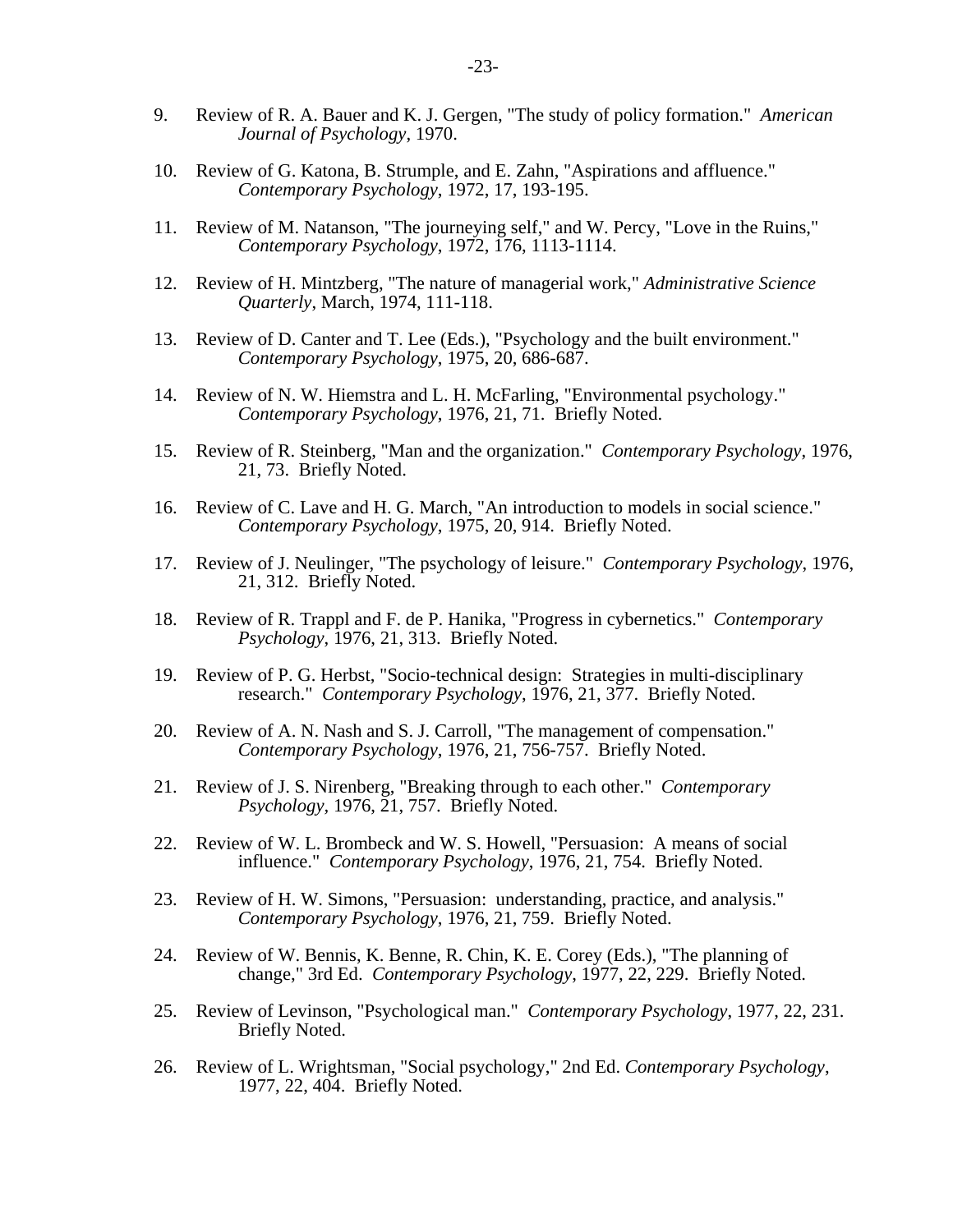- 27. Review of R. Rosnow and G. Fine, "Rumor and gossip." *Contemporary Psychology*, 1977, 22, 403. Briefly Noted.
- 28. Review of L. W. Porter and K. H. Roberts," Communication in organizations." *Contemporary Psychology*, 1977, 22, 783. Briefly Noted.
- 29. Review of D. C. Pelz and F. M. Andrews, "Scientists in organizations." *Contemporary Psychology*, 1977, 22, 783. Briefly Noted.
- 30. Review of B. D. Brent (Ed.), "Communications yearbook. I." *Contemporary Psychology*, 1978, 23, 43. Briefly Noted.
- 31. Review of R. M. Stogdill, "Leadership: abstracts and bibliography." *Contemporary Psychology*, 1978, 23, 44. Briefly Noted.
- 32. Review of M. Sanford, "Making it in graduate school." *Contemporary Psychology*, 1978, 23, 43. Briefly Noted.
- 33. Review of F. G. Caro (Ed.), "Reading in evaluation research." *Contemporary Psychology*, 1978, 23, 40-41.
- 34. Review of P. G. Zimbardo, E. B. Ebbeson, and C. Maslach," Influencing attitudes and changing behavior. 2nd Ed." *Contemporary Psychology*, 1978, 23, 44-45. Briefly Noted.
- 35. Review of R. W. Murphy, "Status and conformity." *Contemporary Psychology*, 1978, 23, 42. Briefly Noted.
- 36. Review of H. W. Sinaiko and L. A. Broedling (Eds.), "Perspectives on attitude assessment: Surveys and their alternatives." *Contemporary Psychology,* 1978, 23, 472-473. Briefly Noted.
- 37. Review of J. R. Hackman, E. E. Lawler, and L. W. Porter (Eds.), "Perspectives on behavior in organizations. *Contemporary Psychology*, 1978, 23, 469-470. Briefly Noted.
- 38. Review of D. Lerner, "Paper bullets: Great propaganda posters." *Contemporary Psychology*, 1978, 23, 273. Briefly Noted.
- 39. Review of C. H. Waddington, "Tools for thought." *Contemporary Psychology,* 1978, 23, 276. Briefly Noted.
- 40. Review of D. A. Dillman, "Mail and telephone surveys." *Contemporary Psychology*, 1978, 23, 1017. Briefly Noted.
- 41. Review of E. Cornish, "The study of the future." *Contemporary Psychology*, 1978, 23, 1002-1003. Briefly Noted.
- 42. Review of M. Mulder, "The daily power game." *Contemporary Psychology*, 1978, 23, 972. Briefly Noted.
- 43. Review of J. Katzer, K. H. Cook, and W. W. Crounch, "Evaluating information." *Contemporary Psychology*, 1979, 24, 435-436. Briefly Noted.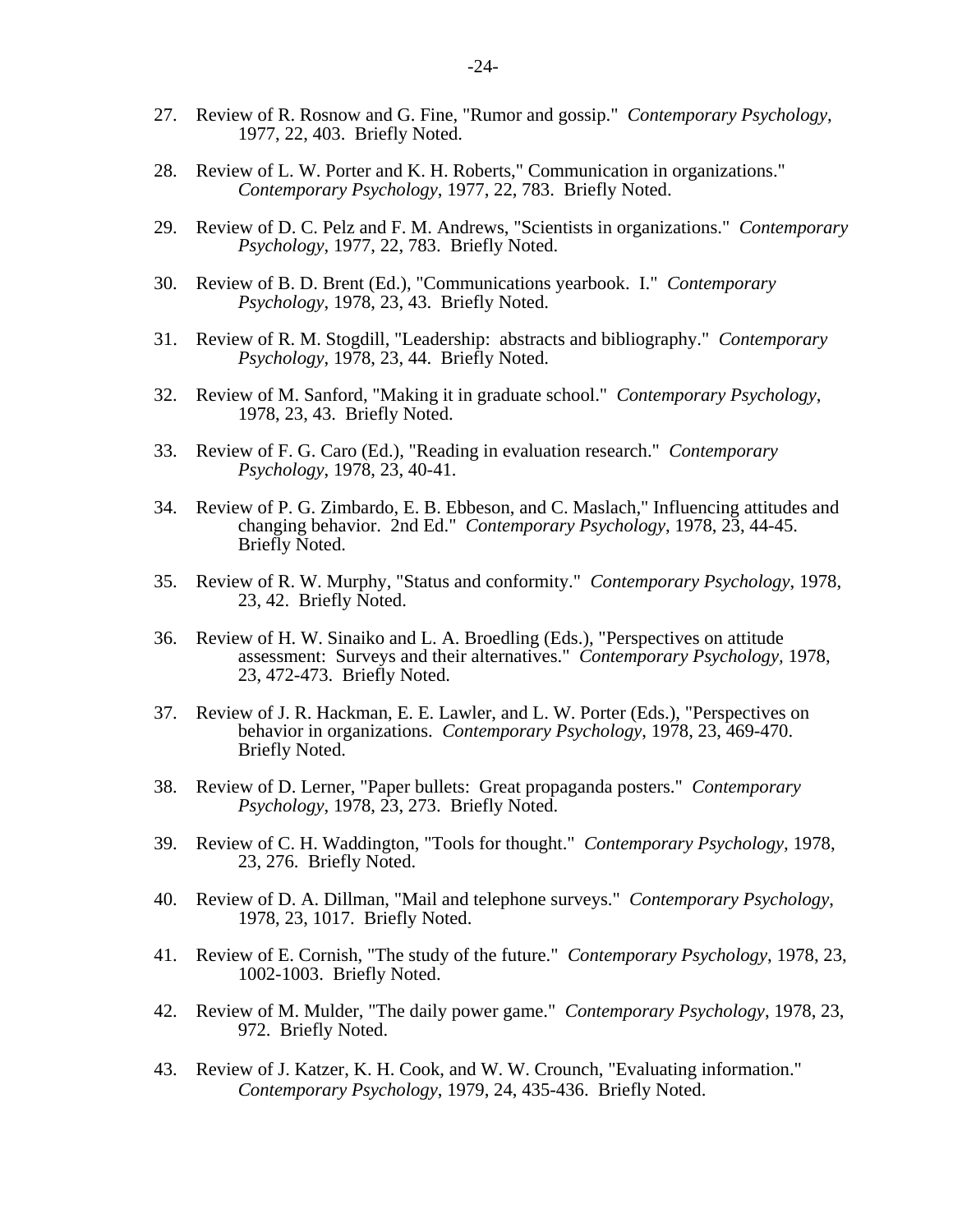- 44. Review of L. Sproull, S. Weiner, and D. Wolf, "Organizing an anarchy." *Journal of Higher Education*, 1979, 51, 94-99.
- 45. Review of H. L. Nixon, "The small group." *Contemporary Psychology*, 1979, 24, 1053-1054. Briefly Noted.
- 46. Review of W. P. White (Ed.), "Resources in environment and behavior." *Contemporary Psychology*, 1979, 24, 879. Briefly Noted.
- 47. Review of A. McLean, "Work stress." *Contemporary Psychology*, 1979, 24, 940. Briefly Noted.
- 48. Review of E. Lindemann, "Beyond grief." *Contemporary Psychology*, 1979, 24, 940. Briefly Noted.
- 49. Review of D. P. Schultz, "Psychology in use." *Contemporary Psychology*, 1979, 24, 942. Briefly Noted.
- 50. Review of R. Forbes, "Corporate stress." *Contemporary Psychology*, 1979, 24, 938.
- 51. Review of Y. Elkana, J. Lederberg, R. K. Merton, and H. Zuckerman (Eds.), "Towards a metric of science: the advent of science indicators." *Contemporary Psychology*, 1979, 24, 875. Briefly Noted.
- 52. Review of M. Freed, et al., "Academic culture and faculty development." *Contemporary Psychology*, 1980, 25, (10), 875. Briefly Noted.
- 53. Review of Singleton, Spurgeon, & Stammers, "The analysis of social skill." *Contemporary Psychology*, 1980, 25, (11), 945. Briefly Noted.
- 54. Review of R. B. Lacoursiere, "The life cycle of groups." *Contemporary Psychology*, 1981, 26, (7), 562. Briefly Noted.
- 55. Review of H. Levinson, "Executive." *Contemporary Psychology*, 1982, 27, (3), 195-196.
- 56. Review of R. Steers, "Introduction to organizational behavior." *Contemporary Psychology*, 1982, 27, (2), 154. Briefly Noted.
- 57. Review of R. Kahn, "Work and health." *Contemporary Psychology*, 1982, 27, 578. Briefly Noted.
- 58. Review of J. Pfeffer, "Power in organizations." *American Journal of Sociology*, 1983, 83, 605-608.
- 59. Review of J. Hayes and P. Nutman, "Understanding the unemployed." *Contemporary Psychology*, 1982, 27, 823. Briefly Noted.
- 60. Review of W. Howell and R. Dipboye, "Essentials of industrial and organizational psychology. Rev. Ed." *Contemporary Psychology*, 1983, 28, 319. Briefly Noted.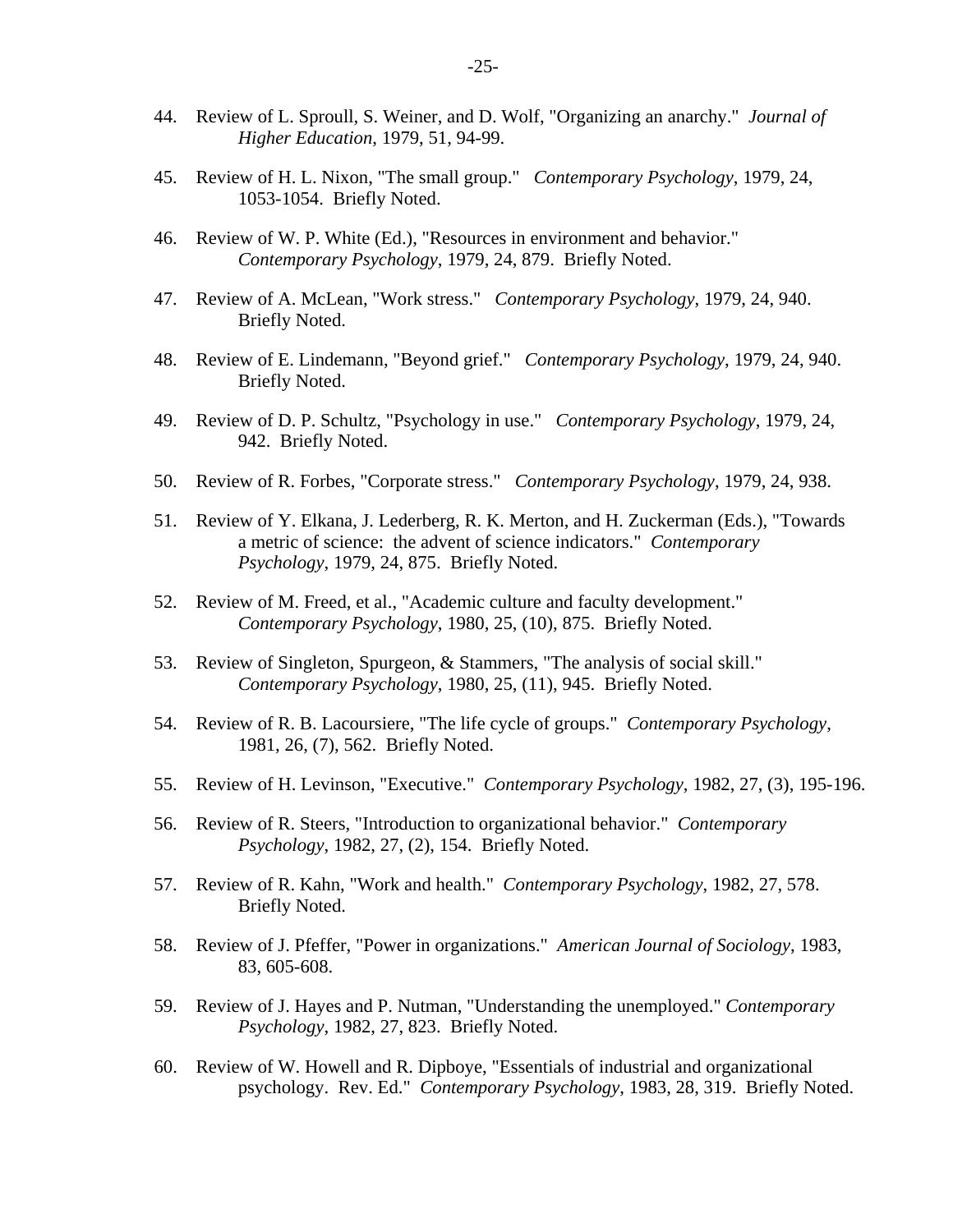- 61. Review of I. Janis, Groupthink. Second Ed. *Contemporary Psychology*, 1984, 29, 1, 78.
- 62. Review of J. G. Gordon, "A diagnostic approach to organizational behavior." *Contemporary Psychology*, 1985, 30, 77-78. Briefly Noted.
- 63. Review of A. W. McEachern, "Organizational illusions." *Contemporary Psychology*, 1985, 31, 153. Briefly Noted.
- 64. Review of W. Neff, "Work and human behavior. Third Ed." *Contemporary Psychology,* 1986, 31, 466. Briefly Noted.
- 65. Review of W. B. Eddy, "The manager and the working group." *Contemporary Psychology*, 1986, 31, 908. Briefly Noted.
- 66. Review of J. M. Pennings (Ed.), "Organizational strategy and change." *Contemporary Psychology*, 1987, 32, 384. Briefly Noted.
- 67. Review of W. F. Whyte, "Learning from the field." *Journal of Contemporary Ethnography*, 1987, 16, 106-110 (with L. Browning).
- 68. Review of M. Harrison, "Diagnosing organizations." *Contemporary Psychology*, 1988, 33, (7), 633. Briefly Noted.
- 69. Review of C. Moore, "Group techniques for idea building." *Contemporary Psychology,* 1988, 33, (10), 917. Briefly Noted.
- 70. Review of T. R. Mitchell and J. R. Larson, Jr., "People in organizations. Third Ed." *Contemporary Psychology*, 1988, 33, (11), 1004. Briefly Noted.
- 71. Review of B. M. Bass and P. J. D. Drenth (Eds.), "Advances in organizational behavior: An international review." *Contemporary Psychology*, 1988, 33, (12), 1097. Briefly Noted.
- 72. Review of R. W. Woodman and W. A. Pasmore (Eds.), "Research in organizational change and development." *Contemporary Psychology*, 1989, 34, (1), 82-83. Briefly Noted.
- 73. Review of S. Davis, "Future perfect." *Academy of Management Executive*, 1988, 2, (4), 333-334.
- 74. Review of J. Van Maanen, "Tales from the field." *Administrative Science Quarterly,* 1989, 34, (2), 307-311.
- 75. Review of R. G. Lord and K. J. Maier, "Leadership and information processing." *Leadership Quarterly*, 1993, 4 (1), 109-113.
- 76. Review of Diane Vaughan, "The Challenger Launch Decision." In *Administrative Science Quarterly*, 1997, 42, 395-410.